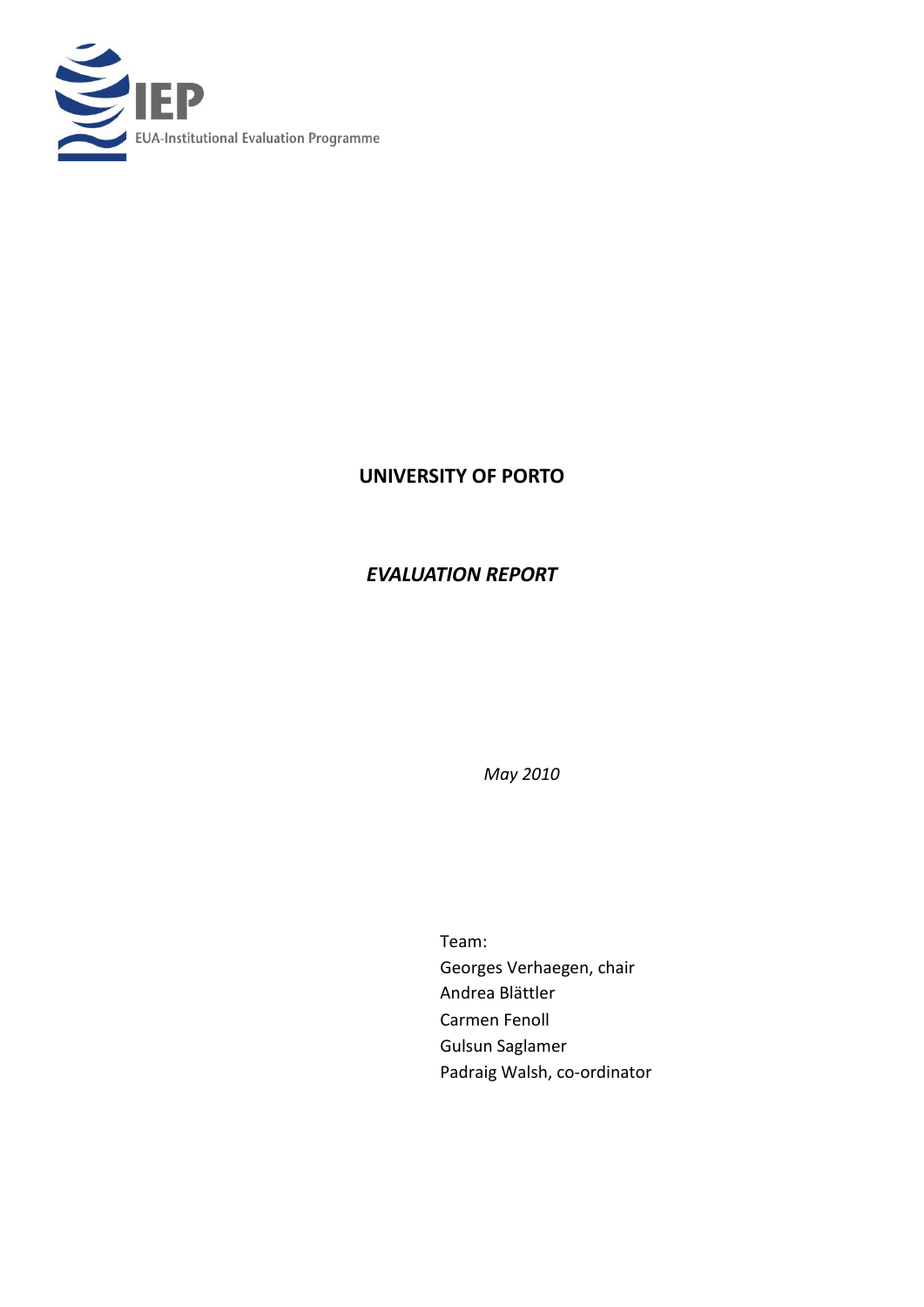# **Table of Contents**

| 1.  |  |
|-----|--|
| 1.1 |  |
| 1.2 |  |
| 1.3 |  |
| 1.4 |  |
| 1.5 |  |
| 2.  |  |
| 3.  |  |
| 3.1 |  |
| 3.2 |  |
| 4.  |  |
| 4.1 |  |
| 4.2 |  |
| 4.3 |  |
| 4.4 |  |
| 5.  |  |
| 5.1 |  |
| 5.2 |  |
| 5.3 |  |
| 6.  |  |
|     |  |
|     |  |
| 7.  |  |
| 8.  |  |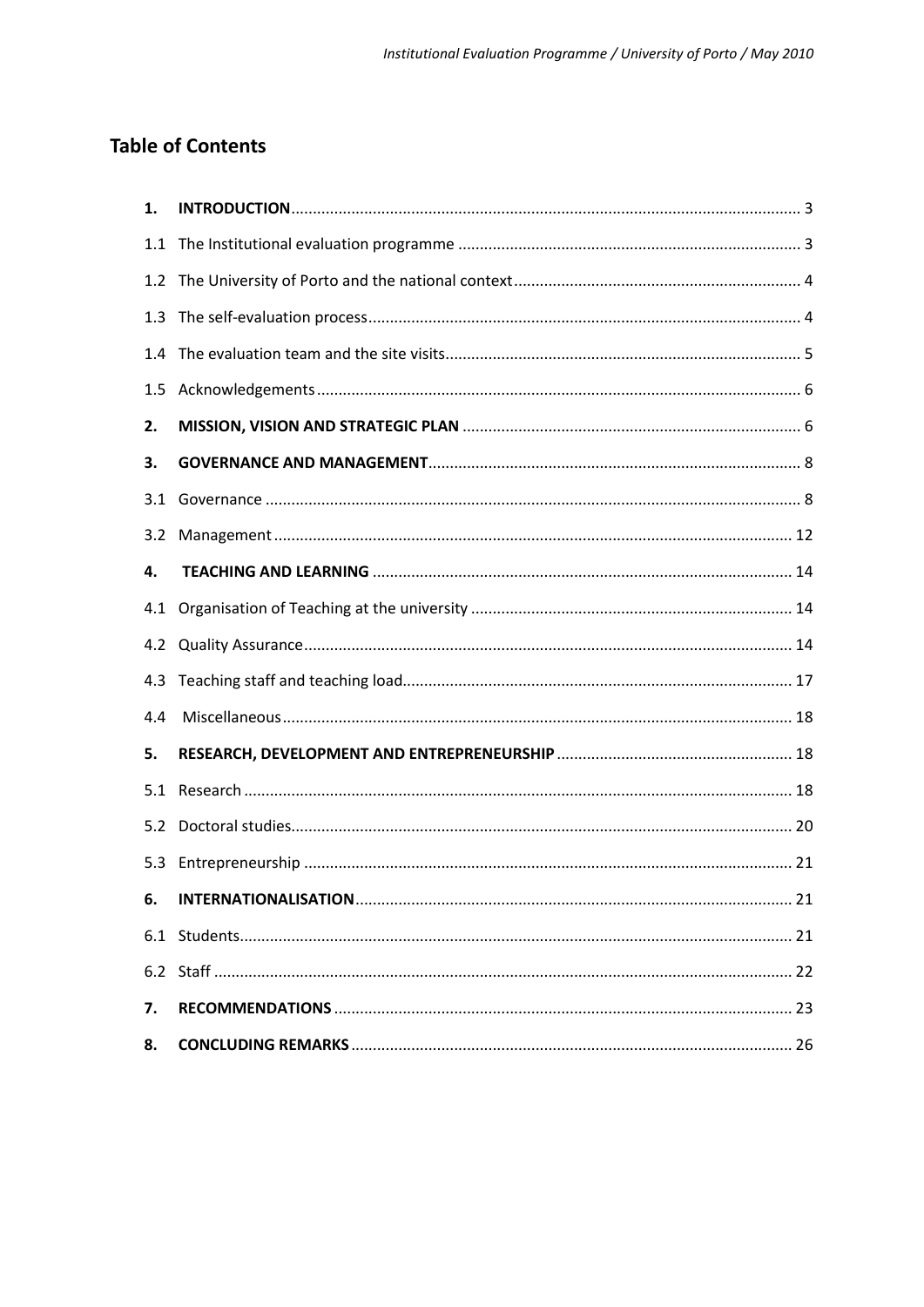# <span id="page-2-0"></span>**1. INTRODUCTION**

This report is the result of the evaluation of the University of Porto, Portugal. The evaluation took place on 15-17 November 2009 (first visit) with the second visit taking place on 22-25 March 2010.

The evaluation of the University of Porto (hereafter termed "the University" or "U. Porto", a name adopted by the university) is part of a larger process of reform of the Portuguese higher education system. This process has included a "Country Report" by the Organisation for Economic Co-operation and Development (OECD) in 2006; a review of Quality Assurance of Higher Education by the European Association for Quality Assurance in Higher Education (ENQA) in 2006; a new law for Higher Education enacted in 2007 and the restructuring of academic study programmes into a threecycle system as part on the ongoing implementation of the Bologna process.

In order to assure the quality of its higher education institutions, the Portuguese authorities wanted institutional evaluations of both public and private higher education institutions (universities and polytechnics) to be conducted in the period 2006-2010. It was agreed that these institutional evaluations would be conducted by the Institutional Evaluation Programme (IEP) of the European University Association (EUA).

Portuguese academics have played a significant role in the creation of the IEP (as part of what was then the Standing Conference of Rectors, President and Vice-Chancellors of the European Universities (CRE), the forerunner of the EUA) and indeed Professor Alberto Amaral, former rector at the University of Porto and current Chair of the Portuguese Quality Assurance Agency [A3ES] is one of the founding fathers of the programme. U. Porto was one of three European universities to participate in the pilot phase of the CRE IEP in 1995.

## <span id="page-2-1"></span>**1.1 The Institutional evaluation programme**

The Institutional Evaluation Programme (IEP) is an independent membership service of the European University Association (EUA) that offers evaluations to support the participating institutions in the continuing development of their strategic management and internal quality culture.

The distinctive features of the Institutional Evaluation Programme are:

- A strong emphasis on the self-evaluation phase
- A European and international perspective
- A peer-review approach
- A support to improvement

The focus of the IEP is the institution as a whole and not the individual study programmes or units. It focuses upon:

 Decision-making processes and institutional structures and effectiveness of strategic management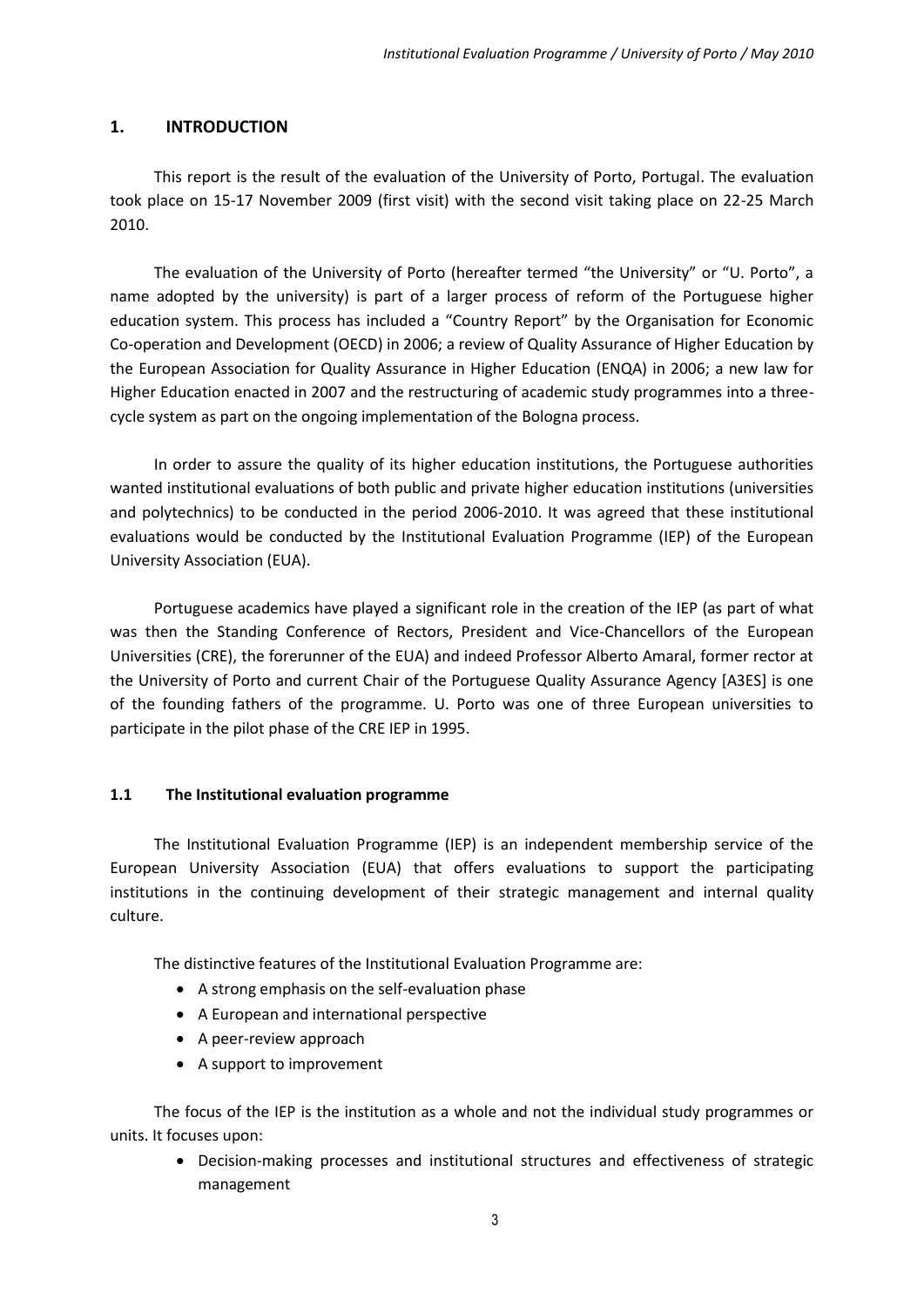• Relevance of internal quality processes and the degree to which their outcomes are used in decision making and strategic management as well as perceived gaps in these internal mechanisms.

The evaluation is guided by four key questions, which are based on a 'fitness for (and of) purpose' approach:

- What is the institution trying to do?
- How is the institution trying to do it?
- How does it know it works?
- How does the institution change in order to improve?

## <span id="page-3-0"></span>**1.2 The University of Porto and the national context**

The history of Portuguese university education dates from 1290 with the establishment of a university in Coimbra. With the Republican revolution of October 1910, several changes were introduced into the Portuguese education system, namely the establishment of the universities in Lisbon and Oporto. The University of Porto was created on 22 March 1911 by a decree of the first Portuguese Republican government, as an offspring of older schools, the Polytechnic Academy, the School of Medicine and Surgery, the Royal Academy of the Navy and Commerce and the Royal School of Surgery.

Today, the University of Porto's faculties and research units form a comprehensive, complex and diverse institution, covering the main fields of knowledge. The university has almost 29,000 registered students at its 14 Faculties and Business School and is supported by an academic staff of 1,860 full-time equivalents (FTE) and a technical and administrative staff of 1,700 FTE.

Porto (also known as Oporto in English) is the second city of Portugal with an estimated population of about 220,000. The city is located in the estuary of the [Douro River](http://en.wikipedia.org/wiki/Douro) and lies at the centre of the political [Greater Metropolitan Area of Oporto](http://en.wikipedia.org/wiki/Greater_Metropolitan_Area_of_Porto), with a population of slightly more than 1.7 million and is the main agglomeration of northern Portugal.

The university is based in three main sites, called 'poles'. In the city centre – where the neoclassical rectory building marks the birthplace of the University of Porto - lies "Pole 1", "Pole 2" is located on the campus of Asprela, in the northern limit of the city of Oporto and "Pole 3" is located in the Campo Alegre area, in the south-western part of the city, not far from Pole 1. A number of other institutes and centres are scattered all over the city and even beyond its limits.

## <span id="page-3-1"></span>**1.3 The self-evaluation process**

In 2007, the University of Porto began the self-evaluation process for this present evaluation. The institutional evaluation process entailed three distinct phases and used a combination of bottom-up ad top-down approaches.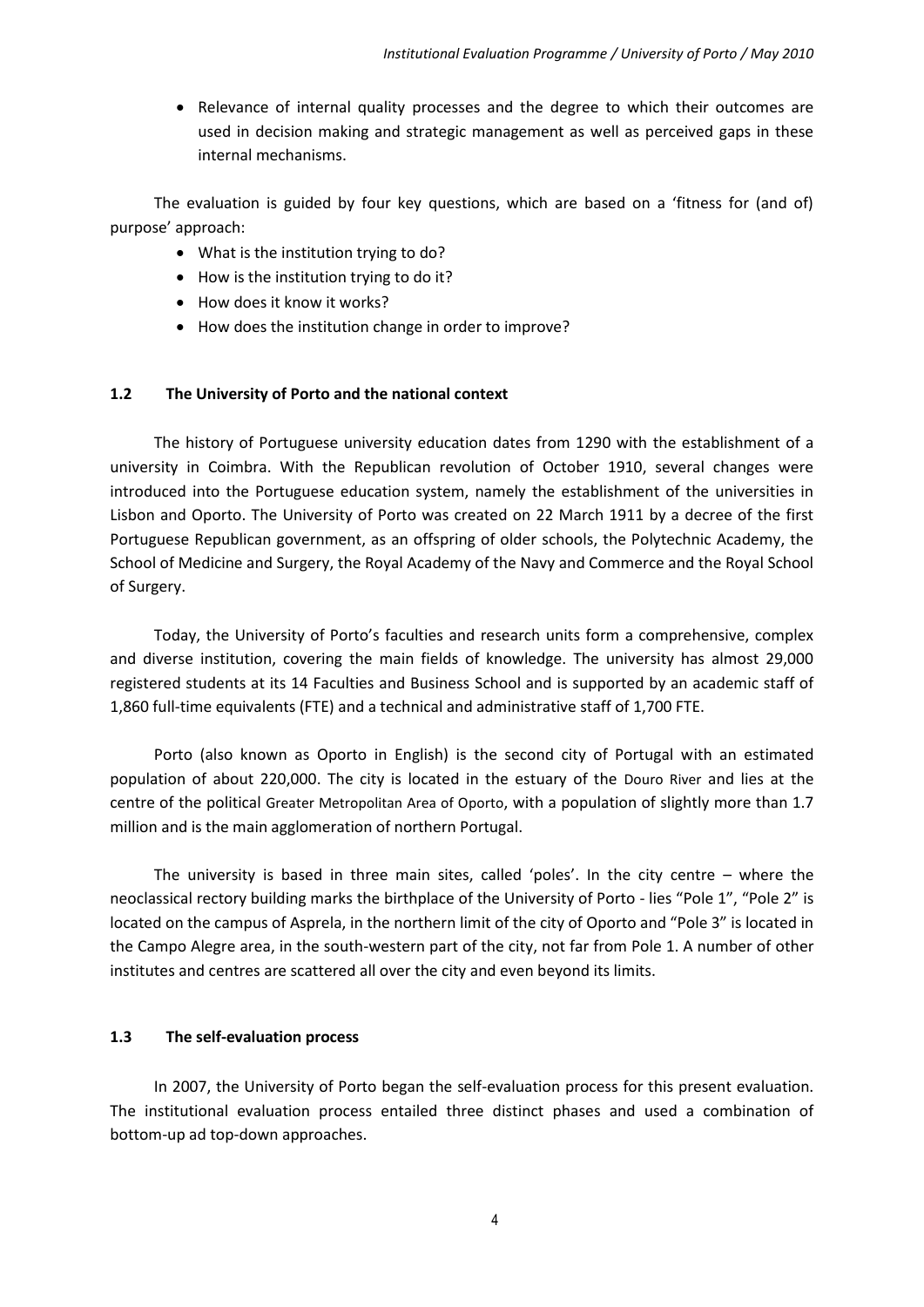Phase I was based on self-evaluation exercises in the university's 14 Faculties and also on the audits that each Faculty performed on another Faculty. This phase was launched in May 2007 with a two-day workshop attended by the self-evaluation teams of each Faculty, consisting of 5-10 members (nominated by the Dean) including representatives of teaching and research staff, administrative and management staff and students. During this workshop, the self-evaluation committees were briefed on the guidelines for the IEP evaluation and for the "external" evaluation of the University of Porto's Faculties.

In phase I, each self-evaluation committee undertook both a self-evaluation exercise in respect of its own Faculty and a quality audit of another Faculty. Each committee produced a self-evaluation report (including an improvement plan) and an audit report. This phase was largely completed by June 2008.

In phase II, all of the reports (self-evaluations and audits) were analysed by the Continuous Improvement office of the Rectorate. The comparison and analysis of the reports allowed the production of a synthesis document. This Summary Report document represented the global "bottom-up" perspective from the university.

Phase III commenced in March 2009 with the nomination, by the Rector, of the members of the institutional self-evaluation committee (SEC). This committee produced the institutional selfevaluation report of the University of Porto, combining their "top-down" view with the findings resulting from the Faculty self-evaluations and the "external" audits of the Faculties.

The self-evaluation process concluded with the sending of the institutional self-evaluation report (SER), including the aforementioned Summary Report as an annex, to the IEP office and then onto the IEP evaluation team for the University of Porto in October 2009.

The evaluation team considered the U. Porto approach to self-evaluation (self-evaluation and audit of Faculties followed by a synthesis report) to be original. The university followed the guidelines provided by IEP for the format of the SER closely and the document was concise and readable, containing an appropriate balance of description and analysis, a SWOT analysis and additional material provided as annexes. The evaluation team felt that the material provided enabled them to arrive at the university sufficiently and appropriately briefed for their task. The SER, however, did leave its conclusions in an open format and did not explicitly chart an operational plan for improvement in the future.

#### <span id="page-4-0"></span>**1.4 The evaluation team and the site visits**

The self-evaluation report of the University of Porto along with the appendices was sent to the IEP evaluation team on 15 October 2009. The first visit of the evaluation team to the University of Porto took place on 15-17 November 2009 with the second visit taking place on 22-25 March 2010. In between the visits, the university provided the team with some additional documentation on the membership of the university General Council, as requested.

The Team for the preliminary visit consisted of: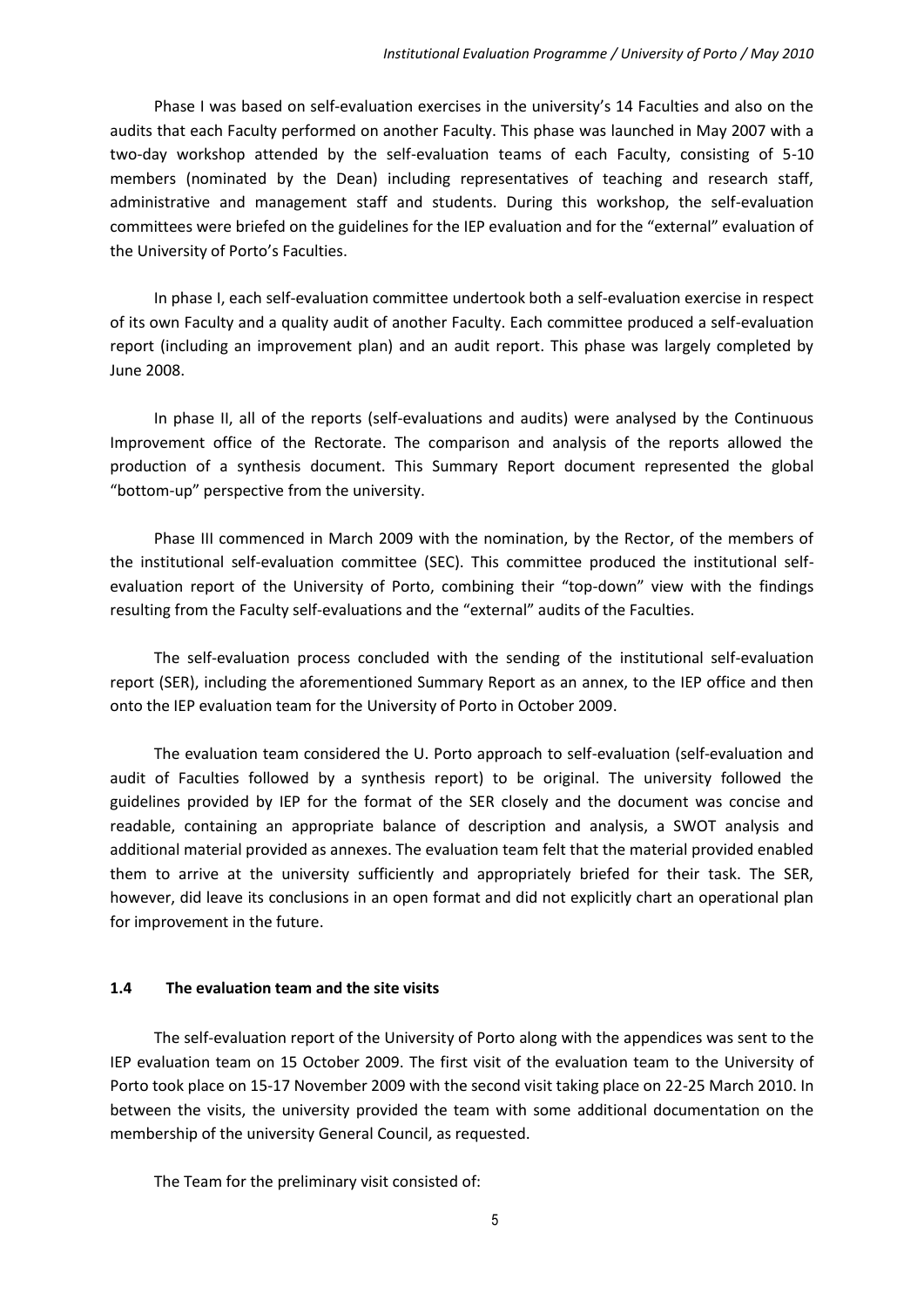- Georges Verhaegen, former Rector, Université libre de Bruxelles, Belgium, chair
- Carmen Fenoll, Professor of Plant Physiology, Universidad de Castilla-La Mancha, Spain
- Gülsün Saglamer, former Rector, Istanbul Technical University, Turkey
- Arnaud Willem, student, University of Strasbourg, France
- Padraig Walsh, Chief Executive, Irish Universities Quality Board, Ireland, coordinator

Unfortunately, the student member of the team, Mr. Arnaud Willem, was unable to participate in the second visit. He was replaced by Ms. Andrea Blättler, student, University of Lucerne, Switzerland.

Following the established IEP process, the evaluation team conducted two site visits. The team met the Rector; the team of Vice- and Pro-rectors; the Steering Committee (SEC) who organised the self-evaluation of the university; representatives from the General Council (including a separate meeting with its President); central administrative staff; staff responsible for the university-wide ICT system; the Faculty Deans; academic and administrative staff and students (including doctoral students) from many of the academic units (including five of the fourteen Faculties and two research Institutes/centres); staff involved in spin-out campus companies in the university Science and Technology park; and representatives from business and the municipalities from the Oporto area.

During these visits, the evaluation team had many useful discussions, which were conducted in a very open manner. The university was very well prepared for the review visits, with the background to the team's presence and tasks well explained. The evaluation process was obviously well known within the university, due to the individual self-evaluations and the "external" evaluation of faculties by other faculties. The contents of the SER were less familiar, as this had been prepared as a higher level synthesis document.

## <span id="page-5-0"></span>**1.5 Acknowledgements**

The evaluation team would like to thank Rector José Carlos Diogo Marques dos Santos and all the academic and administrative staff members, students and external stakeholders of the university for their helpful discussions during the preliminary and main review visits.

The evaluation team would especially like to thank Pro-Rector for Continuous Improvement, Professor José António Sarsfield Pereira Cabral, for his great efficiency and courtesy in liaising with the evaluation team and for organising and modifying the programmes for both visits according to the wishes and expectations of the evaluation team. The visits were extremely well organised and the evaluation team was met uniformly with courtesy and professionalism in the parts of the university that they visited.

## <span id="page-5-1"></span>**2. MISSION, VISION AND STRATEGIC PLAN**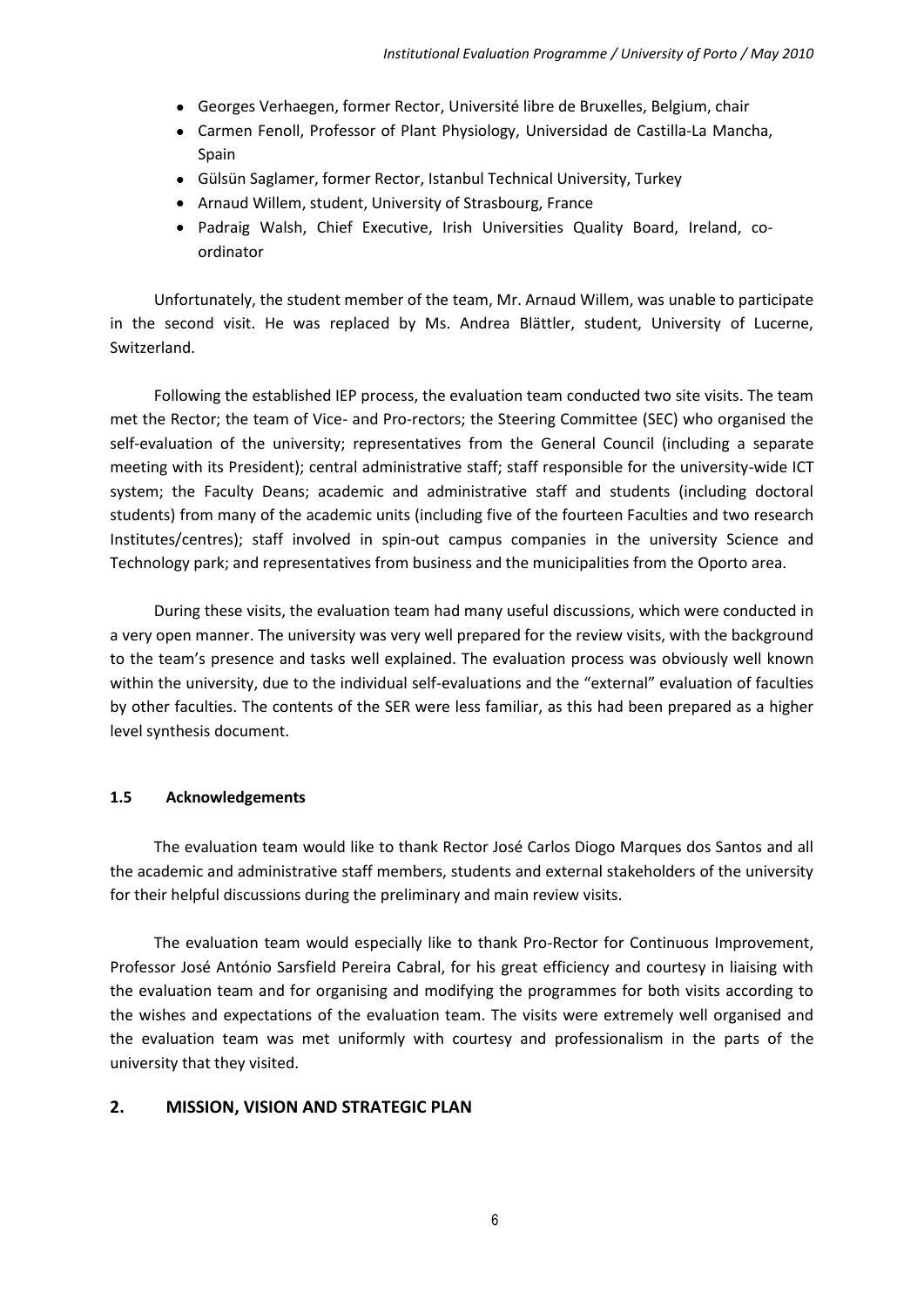The first question in the IEP evaluation methodology is presented as "What is the university trying to do?" The mission and vision statements and strategic goals of the university should normally provide the answers to this question.

Both the new (May 2009) and previous (January 2006) statutes of U. Porto state that, being a higher education institution strongly rooted in research, the university's mission is to create scientific, cultural and artistic knowledge, to promote the economic and social value of knowledge, and to actively participate in the progress of the community in which it is inserted.

In June 2006, the newly-elected Rector announced the following vision of U. Porto "to be one of the 100 best European universities in 2011 (according to accepted international standards for evaluating university education) for the celebration of its first century".

The achievement of that vision is based on four strategic themes: Education, Research, Internationalisation and Governance. For each of these themes, a strategic goal was defined.

- **Education:** to reach excellence in the various levels of higher education, according to international standards
- **Research:** to transform U. Porto into a Research University by increasing the quantity and quality of research work
- **Internationalisation:** to reinforce U. Porto's internationalisation
- **Governance:** to ease the governance and management of U. Porto, by improving its effectiveness and efficiency.

These strategic goals were contained in the Rector's election manifesto in June 2006. It was clear to the evaluation team (and also as indicated in the university's self-evaluation report) that the match between these strategic goals and those of the individual Faculties was not clear. Although the Faculties, either explicitly or implicitly, have strategic objectives, it was evident to the evaluation team (and indeed to the steering group who prepared the self-evaluation report) that these local objectives owe more to the individual disciplinary areas than from the declared central strategic goals of U. Porto.

As one of the annexes to the U. Porto self-evaluation report, the evaluation team were presented with the *U. Porto Strategic Plan 2009-2013*. This document outlines the translation of the university's mission and vision into the aforementioned four strategic topics.

This document recognises that a strategic plan is not in itself sufficient for change to occur and recognises the need for the university to develop an Action Plan and to assess and monitor compliance with the indicators defined in the plan.

The university states that it intends to use the *Balanced Scorecard* methodology as a tool to explain and to operate its strategy. The *Balanced Scorecard* is a tool designed to relate strategic objectives (long-term) with short term objectives and actions (strategic operation). It seeks to monitor the performance (measured as the degree of compliance) of the organisation in an integrated way, by means of adequate indicators (both qualitative and quantitative).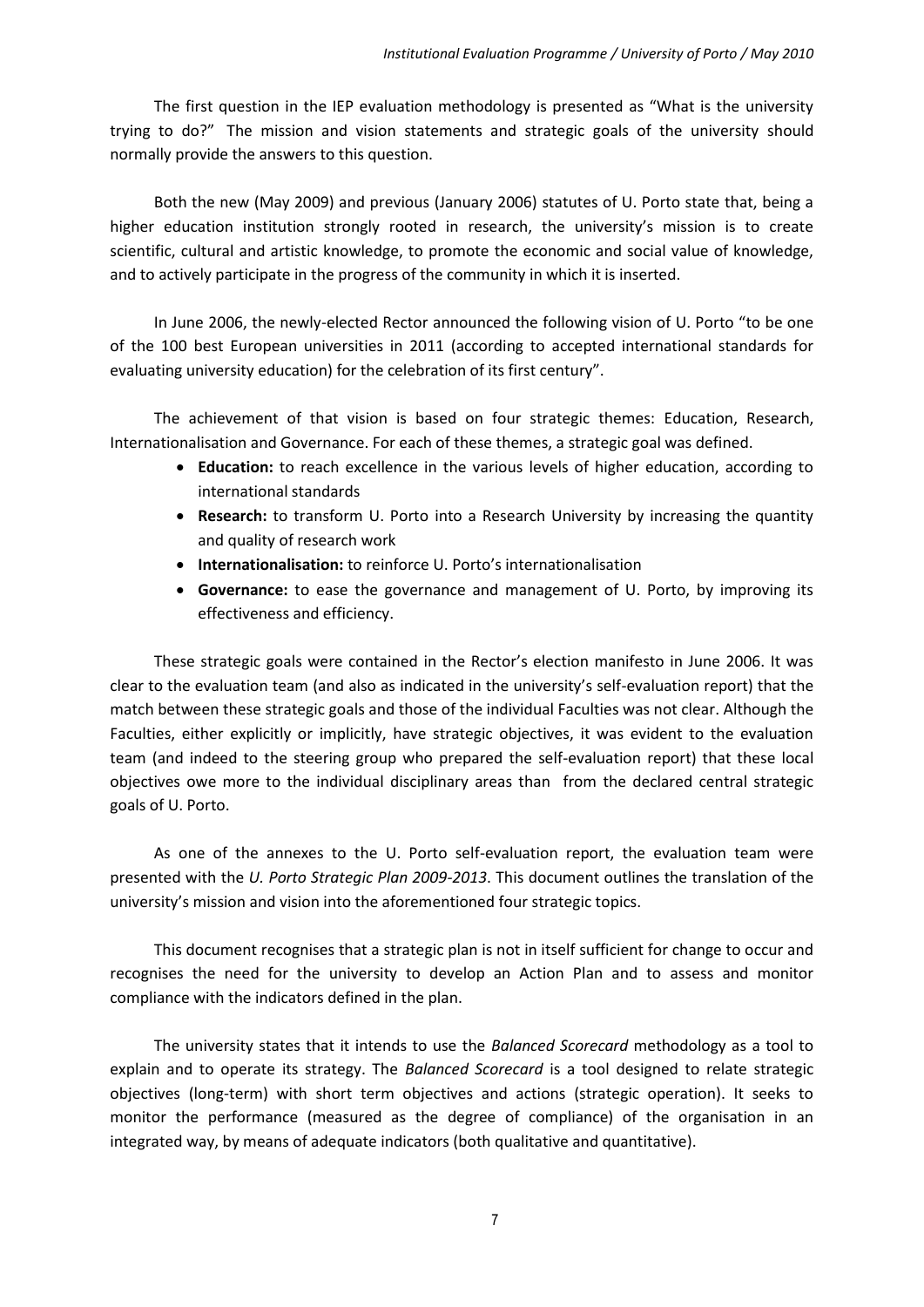The document concludes by stating that the strategic operation to be conducted by U. Porto will involve the definition of "Action Plans" that will lead to the completion of objectives outlined for each Strategic Topic" and the identification of the person or persons in charge of its completion, the timescale, the sequence of actions and the indicators to be used in assessing the success of actions.

As it stands, the university's Strategic "Plan" is more of a strategic statement with the operational plan yet to be developed and rolled out. The university recognises that the period 2007- 09, which led to the establishment of the Foundation, was "too troubled and demanding to allow the execution of all the intended stages of the Strategic Plan" but that it believes that the conditions are now right whereby the Rectoral team is willing to submit the strategic plan as a proposal for discussion and adoption by the General Council.

The evaluation team believes that the university has done a good job to date in using a selfanalysis exercise to prepare what is essentially a working document in the form of a "Strategic Statement" identifying four "strategic topics" and the indicators the university intends to use for monitoring progress in these areas.

The evaluation team agrees that the university now needs to elaborate a series of action plans, derived from the core strategic statement, in a prioritised format. These plans need to be developed at the level of the academic unit (Faculty). These academic unit plans should then be collated and an overarching university strategic plan constructed. It is then the responsibility of U. Porto's new General Council to discuss and approve the overall plan and finally the academic units should adapt their own plans according to the university-level strategic plan. In this way, the university`s strategy will not merely be a collection of strategies of the academic units but will becomes the main document from which the units derive their strategies.

The evaluation team's findings and recommendations for the remainder of this report will be outlined along the lines of the structure of the 4 "Strategic Topics" identified by the university in its document *Strategic Plan U. Porto 2009-2013*:

- Governance and Management
- Teaching and Learning
- Research and Entrepreneurship
- Internationalisation

## <span id="page-7-0"></span>**3. GOVERNANCE AND MANAGEMENT**

## <span id="page-7-1"></span>**3.1 Governance**

## *Background*

To begin, the evaluation team had to consider the main external constraints under which the university operates and the status of institutional autonomy in Portugal, which is an important issue also for many other countries of the European Higher Education Area.

The evaluation team were conscious that this evaluation was taking place at a time of profound change globally and for Portugal, as a country severely impacted by the current international financial crisis and for the Portuguese higher education institutions themselves.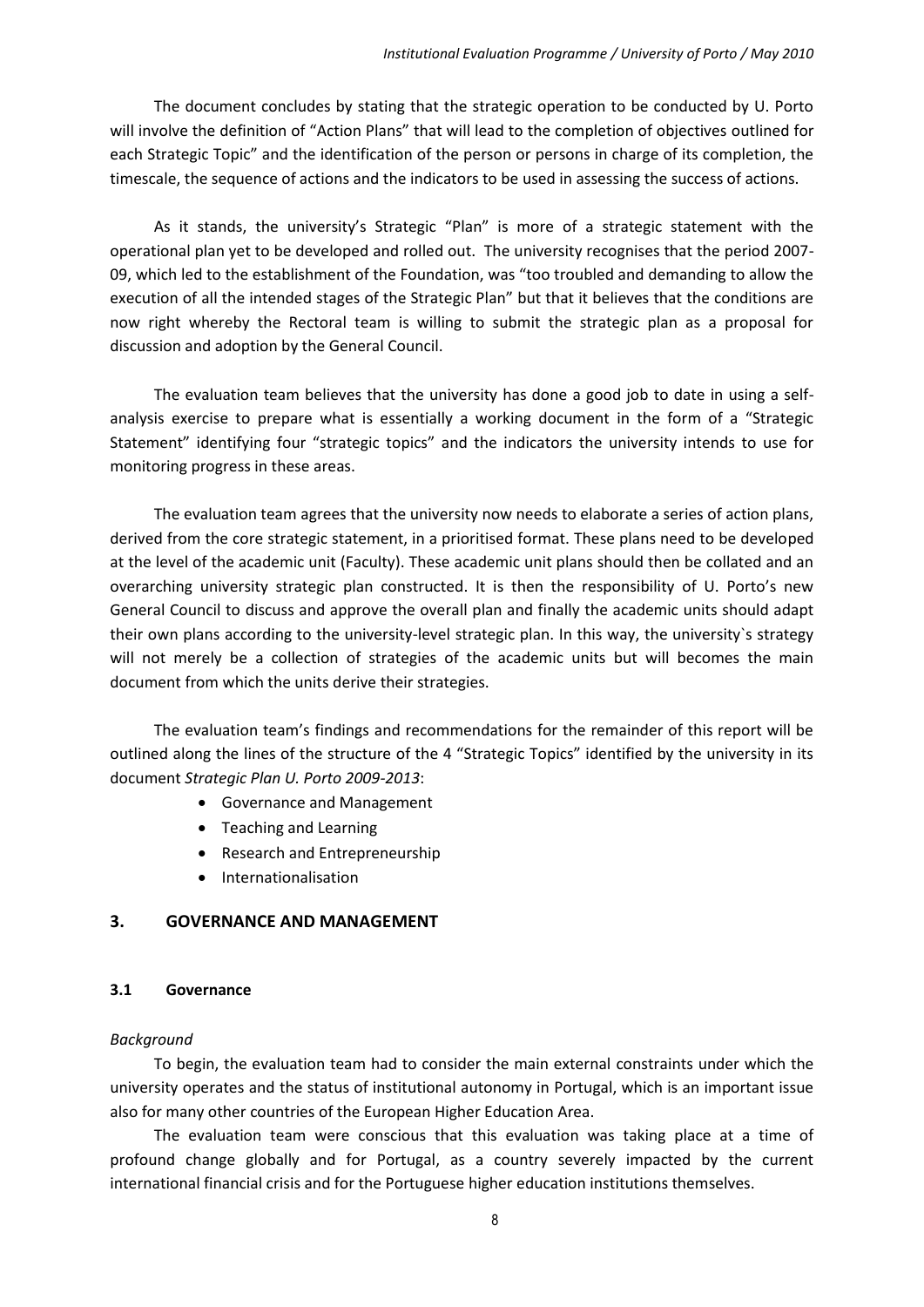The evaluation team notes from the SER that improving governance, organisational structure and decision-making mechanisms was considered a priority policy area for the Rector of U. Porto in order to move towards its strategic goals.

#### *Legislation and Autonomy*

A new university law was enacted in Portugal in September 2007 providing for increased university autonomy over its own affairs. Under the new law, the rector, with the assistance of vicerectors and pro-rectors, has preserved his traditional position as the main management instrument of the university although the traditional election of the rector by his colleagues has changed to a system of appointment/election by the members of the General Council. This is a change consistent with ongoing reforms in European higher education. This kind of change is designed to strengthen the strategic capacity and managerial leadership of the rector.

The new law also increases university autonomy in the management of human resources through the capacity to regularly evaluate the merits of its academic staff. The universities are still awaiting a further new law for the evaluation of staff performance. This is an important issue because the development of human resources is crucial for universities.

Prior to the 2007 law, the organisational model of U. Porto (and that of the other Portuguese universities) was characterised by a system of independent Faculties possessing legal status, making the co-ordination between the Rector and the Faculties difficult due to the complexity of the decision-making processes.

#### *Foundation model*

This new law permitted universities to become, if they so wished, so-called "Foundation Universities". The Statutory Assembly of the University of Porto (a 20-member body consisting of 12 elected members of staff, 3 elected students and 5 external members), established under the new law, voted to become a Foundation University. In so doing, U. Porto became one of only three of Portugal's 14 public universities to adopt this new model.

Under the Foundation model, the Faculties will maintain their management autonomy. However, the university states in the SER that the new governance structures will define a clear decision-making structure which will reduce the current fragmentation of power and responsibility, facilitating better co-operation between the Faculties and the Research & Development Institutes and between the Faculties and the central services.

Based on the new law and the Foundation model, the new statutes for the university were published in May 2009. The university has expressed the hope (in the SER) that the new governance model will foster quality and productivity, enhance internal coherence and improve the articulation between the Rectorate, the Faculties and the R&D units and institutes.

#### *New university structures*

The University of Porto Foundation will be managed by a Board of Trustees, consisting of five external members appointed by the General Council and approved by the government. The new governance structure consists of three main bodies: a General Council, the Rector (elected by the General Council and approved by the Board of Trustees) and a Management Council. The university Senate will be retained as an advisory body whose mission is to ensure the cohesion of the university and the participation of all units in its management.

#### *Opportunities created by new structures*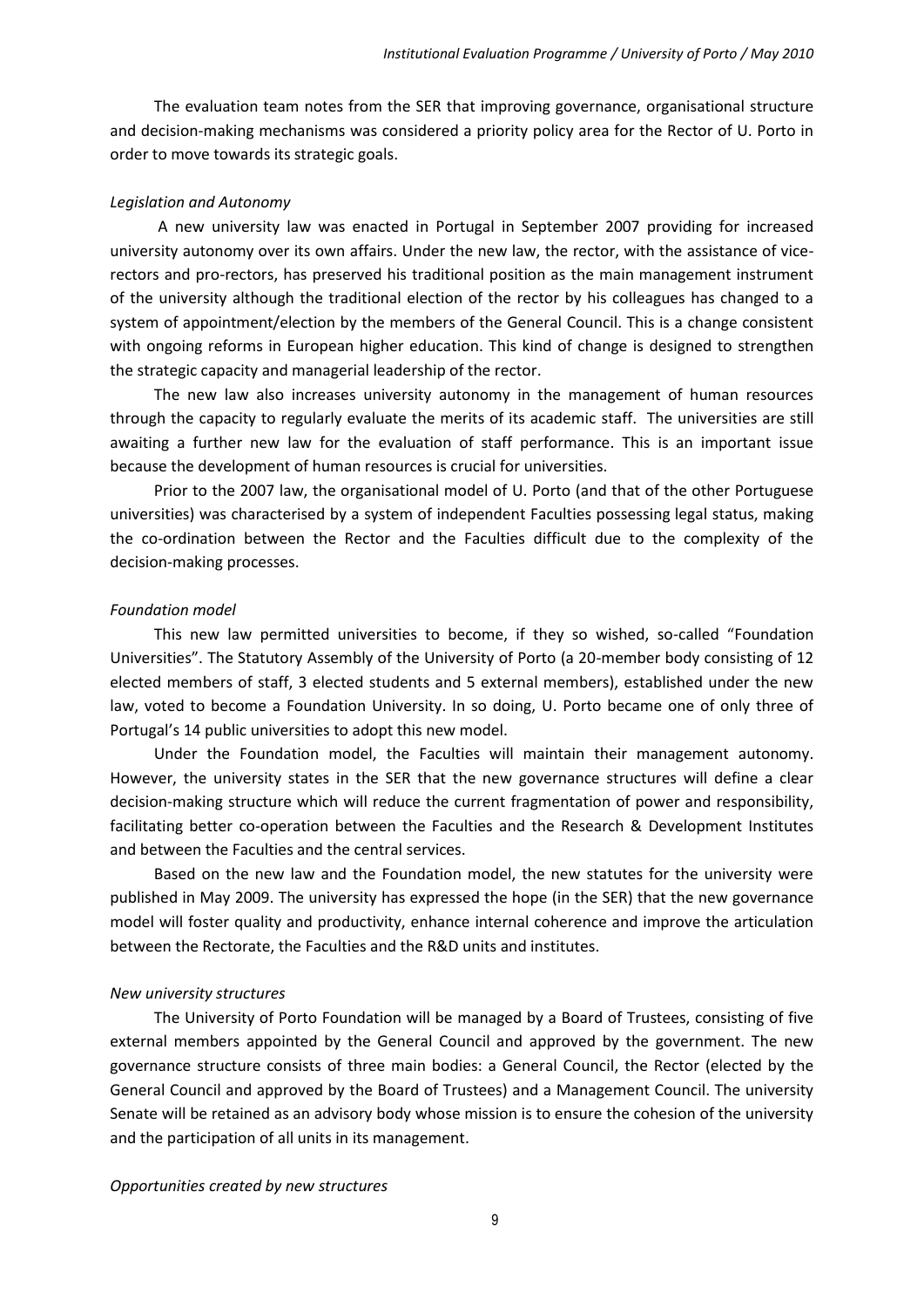The new law and the establishment of the Foundation will provide the university with the tools to implement new structures and remove the previous barriers to integration and inter-faculty cooperation. Under the Foundation law, it will be easier to create, fuse or extinguish organic units, for instance, and to integrate the interfacing research institutes back into the university as organic units, which would be welcomed by the evaluation team as an integrative step for the university.

The evaluation team wholeheartedly endorse a governance model which will reduce the stillapparent fragmentation that exists within the university and which will permit and facilitate better co-operation between individual Faculties and between the Faculties and the central services of the university.

The evaluation team subscribes to the university's goals of improving the cohesion of the university; of implementing a governance system base on trust; of simplifying and increasing the efficiency of decision-making by reducing the number of collective bodies with decision-making capacity; of improving the connection between the centre and the Faculties; of facilitating the participation of the academic community and the external stakeholders in the decision-making process; of following the subsidiarity principle, of simplifying processes and reducing bureaucracy and enlarging internal and external accountability.

#### *Threats*

The evaluation team recognise that the university is still in a state of transition. Although new bodies such as the General Council have been established, their work to date has largely been confined to making statutes.

There did not seem to be an understanding among staff met by the evaluation team of what the Council has done to date; what its future role will be and how it will fulfil its governance role without straying into a management role. The team suggests that the work of the Council be actively disseminated to the university community rather than using the approach of "it's available on the web".

The balance of the governance and management roles of the General Council, the Rector(ate) and the Faculties and Institutes, at this early stage for the new Foundation, need to be constantly reinforced to the staff of the university. The evaluation team believe that a commitment to transparency and campus-wide information flow is vital to overcoming any fears of creeping centralisation and loss of autonomy. This will facilitate the university's stated goal (as outlined in its SER) of becoming "a single and united institution, preserving and respecting diversity and decentralisation of decision (-making) and not a federation of almost independent institutions."

The team recognise that the full translation of the new law and new governance and management structures into tangible changes will take many years.

#### *Fragmentation*

The evaluation team was struck by the level of fragmentation within the university, notwithstanding the historical and legal status of independent faculties in this and other Portuguese universities. The team encountered many anecdotal examples of such fragmentation: the inability (until quite recently) to make internal telephone calls between faculties; the presence of over 30 separate libraries; the artifices necessary to construct inter-faculty research institutes as separate "half-in half-out" legal entities; the individualised accounting and human resource management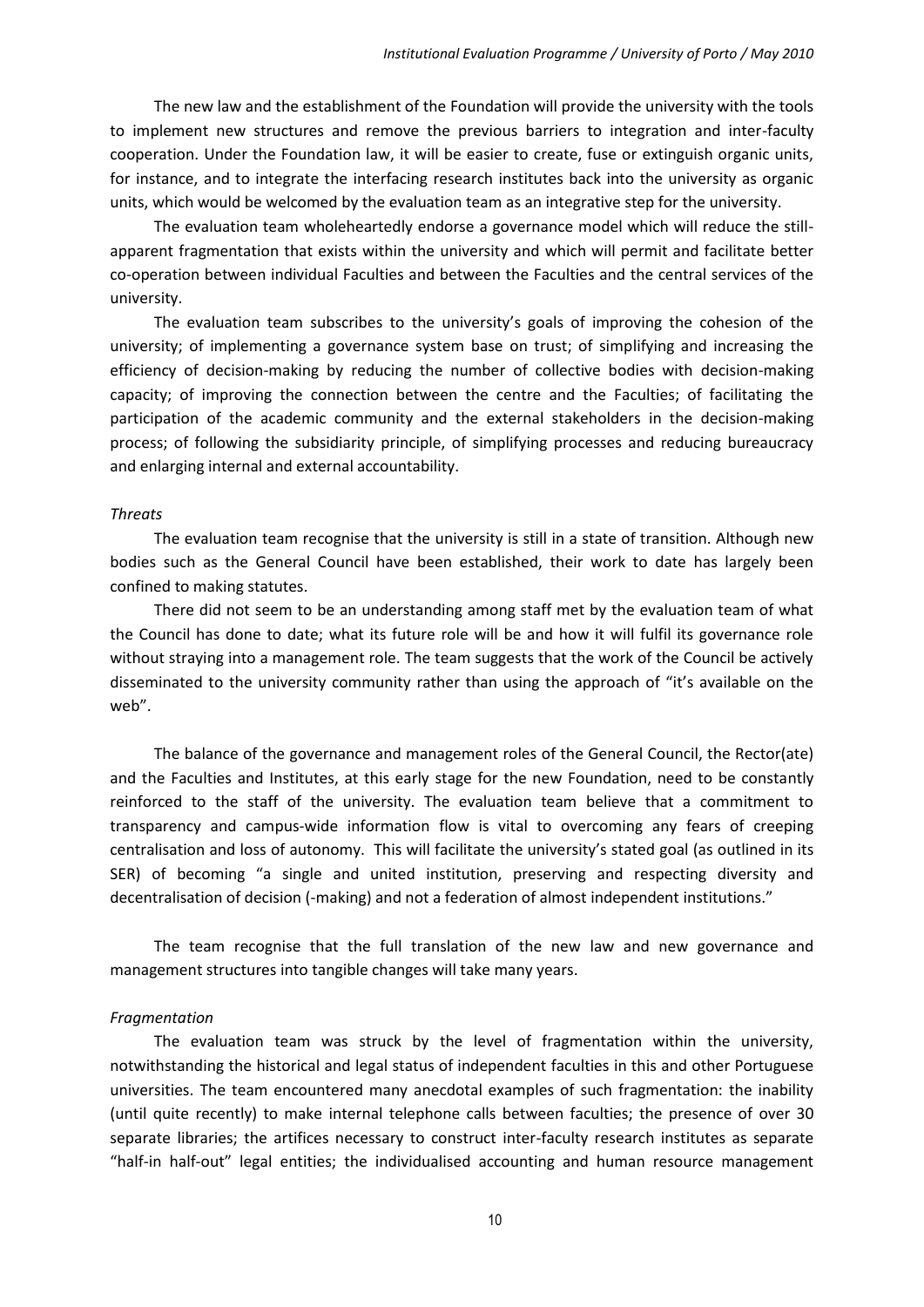systems at faculty level; the payments of inter-faculty "rents", and the absence of the U. Porto name on a significant number of the faculties research publications.

The evaluation team frequently came across resistance to the idea of developing the university into an entity that is more than a collection of Faculties. Some outlined the fear that they could be swallowed up by larger Faculties or that they would lose their autonomy if a more centralised approach was adopted to accounting or human resource management.

The evaluation team believe that, in some cases, staff that they met were confusing autonomy with tools. A reading of the national law conveys the impression that the intention in relation to autonomy of the organic units is that of *academic* autonomy, which every unit should have and which is also a global principle in academic institutions. The financial and managerial autonomy is derived from the university statutes, whereby the university is the legal entity receiving the resources from the state thereby possessing the ultimate responsibility for these.

In their oral report, the team spoke of their own experiences internationally of institutions where university-wide accounting and HRM systems are used as tools but where the institution operates on the subsidiarity principle whereby decision-making and autonomy on actions is devolved to the most appropriate level.

Where such systems operate successfully, any perceived loss of autonomy is balanced by transparency and clarity of decision-making; university-wide access to information and data and wellmanaged internal communication protocols.

#### *Relations between Central and Local Governance*

The evaluation team found a university with rather weakly-developed central management services in areas such as accounting, human resources management and a low level of central funds available to the Rectorate for pursuing strategic areas.

The university needs to develop better (external and internal) information and communication systems, which also belong to those activities which could better be conducted at the level of the Rectorate, with the support of coordinating persons acting at academic unit level.

There are several practical reasons (alongside the legal ones) why the evaluation team is suggesting some changes in the operations between the Rectorate and the academic units, which could lead to a fortification of the power and responsibilities of the central administration (Rectorate).

## The reasons are outlined below:

*The brand name of the institution*: In a globalised world, the recognition of educational functions and research of an academic institution is usually based on the name of the university (such as Harvard, Oxford etc.) and not on the individual names of its component units. The name of the university and the image which is associated with the name creates the brand for all outputs of the institution. Therefore, a good brand is very important for all academic units and they should do their utmost to advance this common brand. Of course, there is also the brand name of the unit but this must be secondary to the common brand. The university has largely recognised this by the concatenation of the university and faculty acronym in titles such as FEUP (Faculty of Engineering at the University of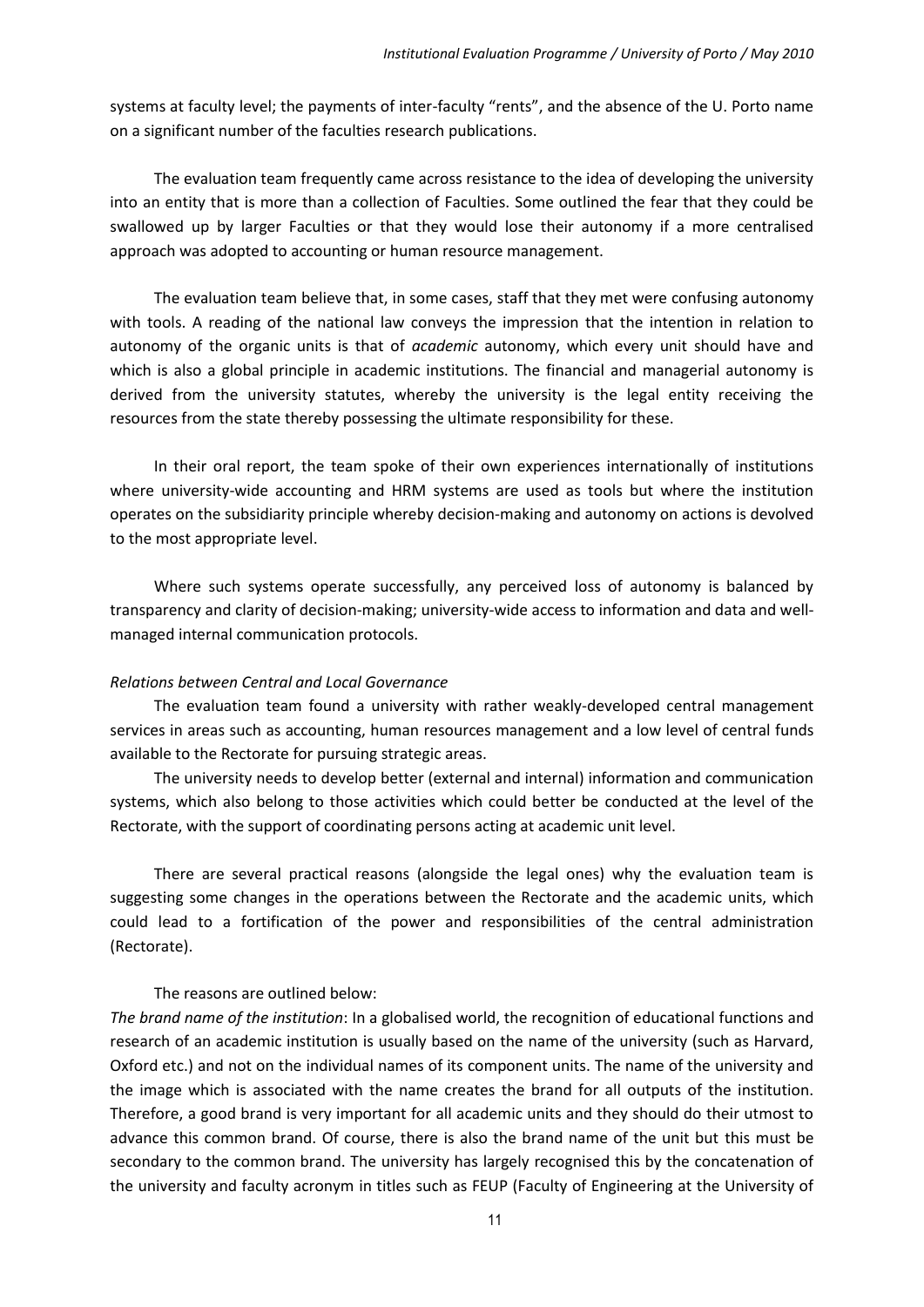Porto) but must continue to insist on all publications emanating from the university containing the U. Porto name.

*Strategic management of the university*: The strategic planning and management of a university requires a common ideology, mission and vision for the institution. The individual strategies of the organic units should be derived from the general, overarching strategy of the university. This is the basic ideology and method for creating a good university.

*Advancement of interdisciplinarity*: The encouragement of the joint organisation of multidisciplinary courses by the various faculties is very seriously outlined in the U. Porto Strategic Plan. The evaluation team welcomes the proposal for a university-wide Doctoral School.

*Joint services for academic staff and students*: Although services operate in practice at the academic unit level, many academic services are nowadays so complicated and require special competences that these special services cannot be delivered effectively by the presence of multiple local offices at the unit level. They should be developed in a single office for the whole university and only then distributed to the practical level. Such competences are needed in fields such as internationalisation, Bologna affairs, the development of new learning methods, research support issues, the development of entrepreneurship and innovation transfer, fund raising etc. The evaluation team welcomes the proposal for a new Centre of Shared Resources and Services and Student Support Services.

*Funding:* Finances always pose serious threats for a university even in more favourable economic times and therefore the spending of resources on overlapping and duplicated operations in different parts of the university does not represent prudent financial management. A rationalisation of operations would be needed even in more prosperous times but particularly given the current state of the world economy.

## <span id="page-11-0"></span>**3.2 Management**

# *Information and Communication Technology (ICT)*

In the SER and during the site visits, the university placed great importance on ICT for improving the overall performance of the institution. The evaluation team met the staff responsible for, and were given a live demonstration of, the university-wide information system (SIGARRA), based on a previously developed in-house information system at the Faculty of Engineering.

The team welcomed this development but expressed some caution about the limited number (22) of staff employed for this campus-wide function, over half of whom are based in one Faculty and the increased risk management necessary for any in-house system (noting, however, that it sits on an Oracle system).

# *Financial Management*

According to the SER, there is presently very little money top-sliced from the university budget available for the Rector to allocate in terms of, for example, strategic interventions and initiatives, prizes for excellent achievements at the university level, strategic grants at the university level etc.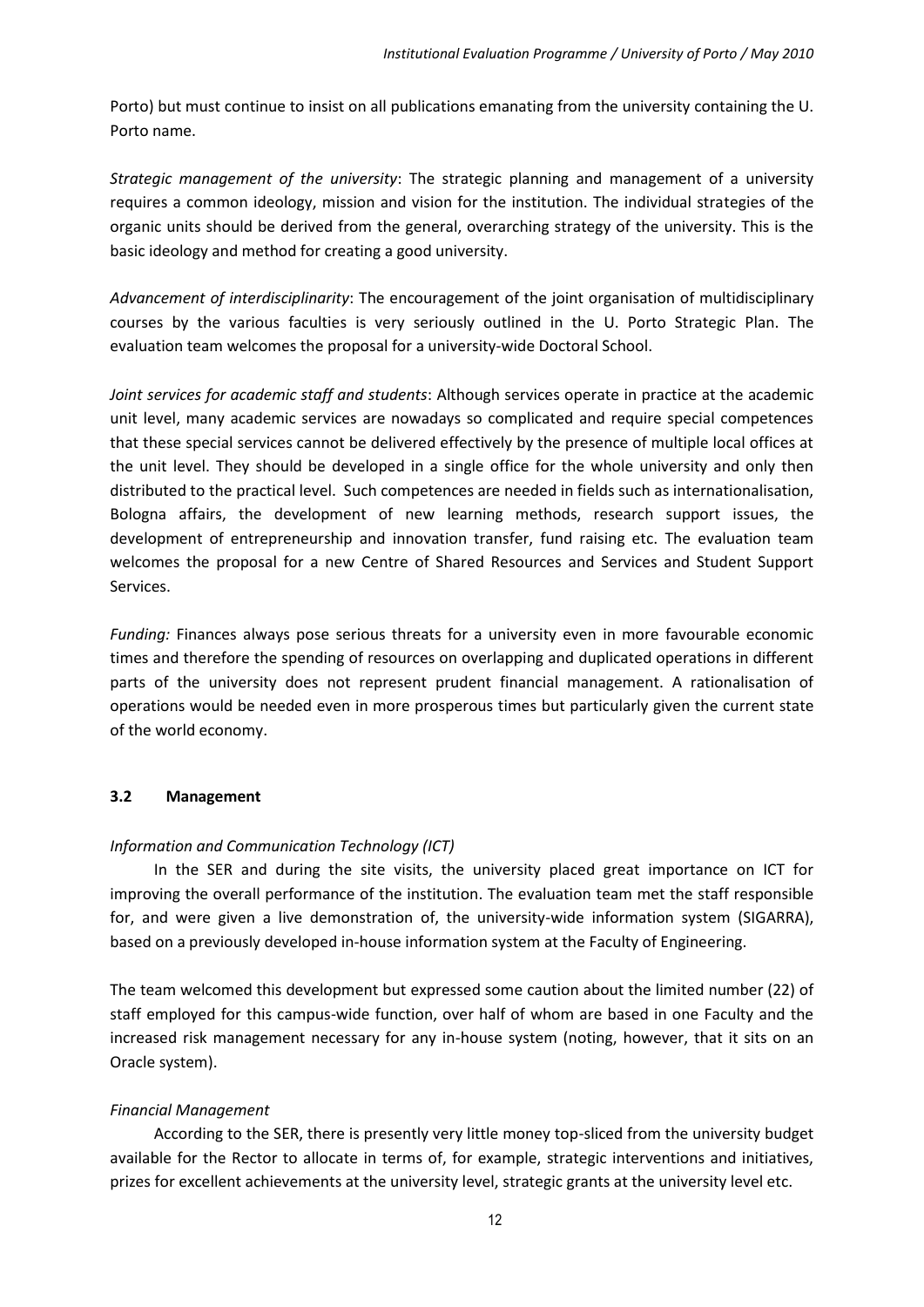The evaluation team believes that in the development of the university strategy there must be some special resources allocated for use by the Rector. This is one of the main tools for institutional steering and introduces an element of competition between units and staff members inside the university.

These strategic funds have to be allocated from the global budget of the university and as overheads from the non-governmental revenues. They should be allocated by the Rector in a manner which is consistent with the agreed university strategic plan and should also be transparent. Similar strategic resources could be collected also at the academic unit level and then used for strategic purposes of the unit, consistent with the unit strategic plan.

Considering that U. Porto has a rather large engineering faculty and a business school and good relations with the industry of the region, there may still be possibilities for further increasing non-public revenues. In order to increase the level of fundraising, the university will certainly need more activities. For example, a special development office responsible for external communications and the image of U. Porto could be established. This office could have contact persons in each faculty.

#### *Human Resources Management*

The development of human resources is one of the most important functions in developing universities to international level. Strict legal regulations currently inhibit the development of human resources in many continental European universities. The new Portuguese statutes will, it would appear, increase the possibility for the management of human manpower by offering promotion on the basis of teaching and scientific merit.

Because of the decentralised structure of the university as discussed previously, the development of human resources is mainly taken care of at the academic unit level but this is certainly one of those functions which should have a common, university-wide policy, which again needs special expertise and arrangements at the level of the Rectorate.

The university recognises that, in order to increase its competitiveness at an international level, it needs to attract academic staff and researchers from internationally renowned universities. The university also notes (in the SER) that there is no tradition of hosting post doctoral researchers at U. Porto. The strategy of establishing networks, partnerships and joint programmes with renowned universities, is seen as a good basis.

There is a satisfactory female representation among the academic staff at U. Porto but the percentage of female academics in senior academic positions is insufficient. Therefore, it may be useful for U. Porto to pay attention to work-life balance issues and actively encourage female academics to apply for promotion in order to increase female representation at the senior academic grades.

There is a strong need to increase the level of qualification of the non-academic staff in the university. It is essential that the university has an increased number of professionals in the position of academic support and administrative staff.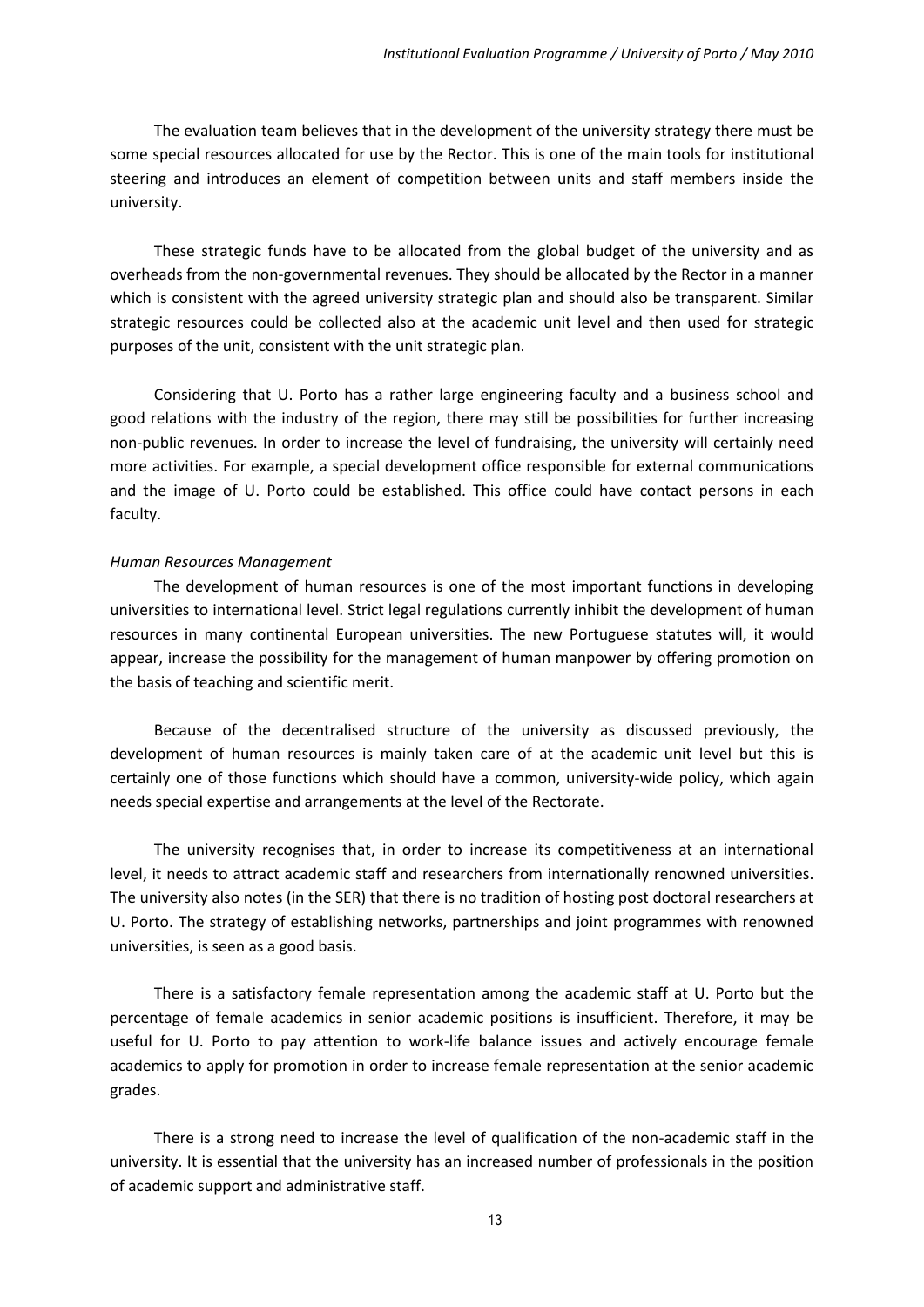#### <span id="page-13-0"></span>**4. TEACHING AND LEARNING**

#### <span id="page-13-1"></span>**4.1 Organisation of Teaching at the university**

The reconstitution of the University of Porto following the 1974 revolution, introduced a number of unsatisfactory practices, particularly the delegation of responsibility to all Faculties to provide the teaching on all their programmes. This has led to the duplication of disciplines within the university with the Engineering Faculty, for instance, being obliged to hire teachers for Mathematics and Physics. This is certainly a sub-optimal practice which does not allow the development of a critical mass of expertise in areas and militates against the planning of inter-faculty programmes.

The university has been active in developing its educational programmes according to the Bologna reforms through changing the degree structure, which was finalised at the end of the academic year 2008-09. The basic ideology in the Bologna agreement lies in a reformulation (where required) of the basic degree into two cycles composed of a 3-4 year (full-time of study) Bachelor ( $1<sup>st</sup>$ cycle) programme followed by a (1-2 year) Masters ( $2<sup>nd</sup>$  cycle) programme, 5 years in total.

The implementation of the Bologna system has obviously been difficult and there has been some reaction and resistance to this from the academic staff. The university admits, in the SER, that the adoption of the Bologna reforms in terms of restructuring a long first cycle into a shorter Bachelors programme followed by a Masters programme has been largely mechanistic. In some case, an integrated 5-years Masters has been adopted, which reduced the possibility of mobility into and out of U. Porto. The university has not, as yet, really adapted from a curriculum-led input approach to a learning outcomes approach.

#### <span id="page-13-2"></span>**4.2 Quality Assurance**

#### *European Standards and Guidelines for Quality Assurance (ESG)*

Every university has a responsibility to assure the quality of all its activities: its programmes of study, its research and its organisation and management. Under the Bologna Process, each signatory country, including Portugal, has responsibilities in terms of quality assurance. Specifically, it has an obligation to assure the quality of the programmes offered under the 3 cycles of the Bologna Process, as expressed in the *Standards and Guidelines for Quality Assurance in the European Higher Education Area* (ESG).

The ESG, however, clearly state that the primary responsibility for quality assurance (QA) lies with higher education institutions. Each country also has an obligation to establish an external QA system that ensures that each university has in place well-functioning and effective QA systems. Each university has a responsibility to ensure that its study programmes have been developed in a manner consistent with the Bologna principles, including the need to move from an input-based, curricular system led by the teacher to an outcomes-based system based on the needs of the learner.

The internal quality assurance system that the university puts in place must, of course, be consistent with Part 1 of the ESG. It must contain the essential elements specified in those standards: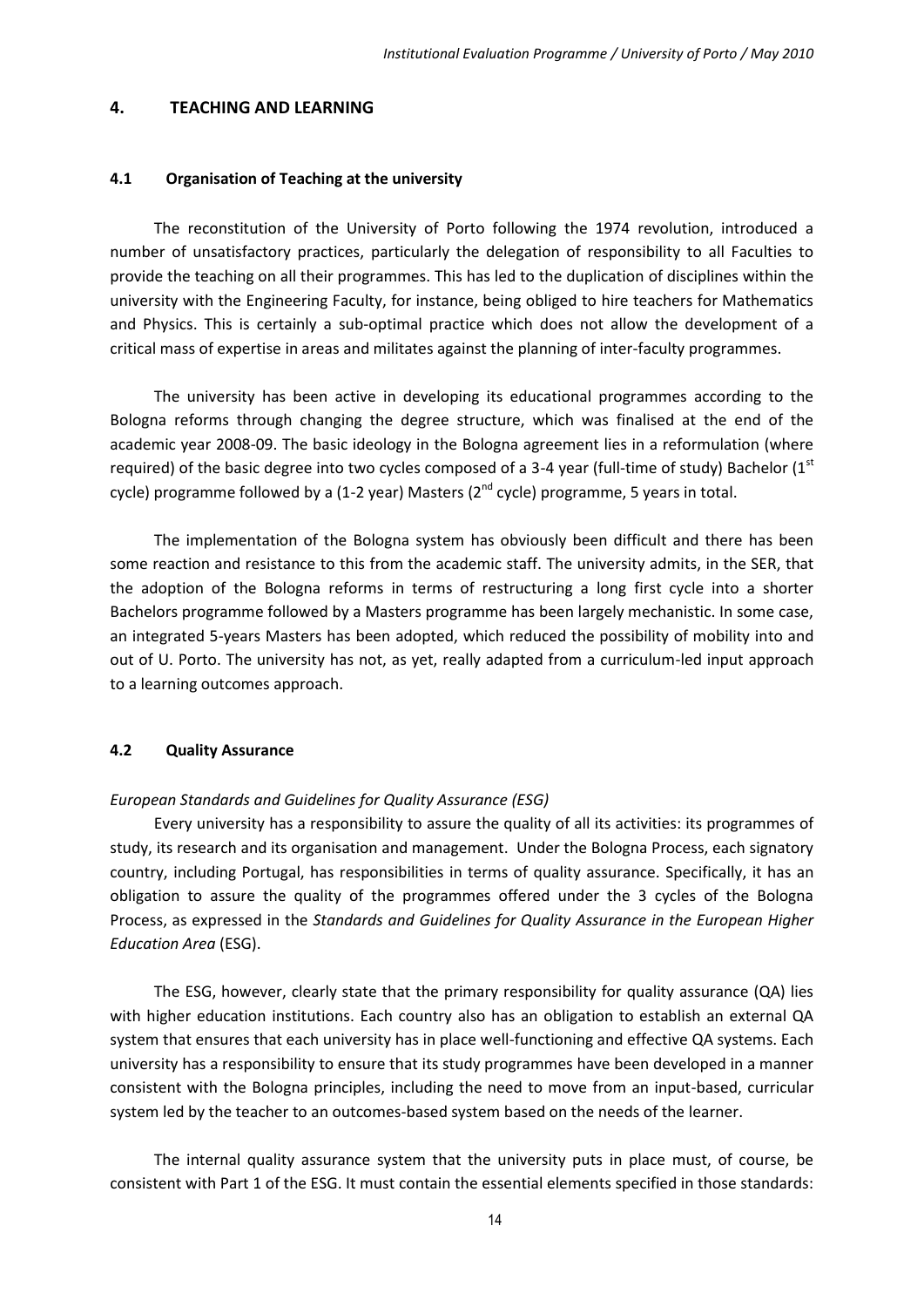such as a university-level quality assurance statement, systems for the approval, monitoring and periodic review of study programmes and administrative services, a systematic process for the quality assurance of teaching and non-teaching staff (including mechanisms designed to support staff in the improvement of teaching quality) and a student assessment system that is designed to achieve the learning outcomes specified for each study programme.

#### *Quality Assurance at the university of Porto*

U. Porto recognises, in the SER, the importance of establishing a quality culture throughout the university. In 2006, the Rector set up the Continuous Improvement office at the Rectorate, with the mission of designing and supporting a quality system.

This office has correctly assessed the importance of having in place good procedures for the collection and dissemination of relevant and detailed information about the university's performance and for procedures for monitoring, assessing and improving it. The SIGARRA system has been successfully used to provide information, including performance indicators about student admissions, enrolments, etc. This is an important contribution towards the objective of installing a quality culture.

The university, in its SER, recognises that the development of a quality culture requires continuous improvement based on self-knowledge, accountability and assessment and the development of appropriate feedback mechanisms. Also, the university recognises that it does not have, as yet, a comprehensive and robust quality assurance system. This was evidenced as a weakness during the self-evaluation process and the university recognises the importance of systematising and consolidating its quality procedures and increasing their external visibility.

The present evaluation process has permitted the university to initiate a process of selfevaluation. The evaluation team believe that the development of a quality culture in the university would be enhanced by systemising this process and making it cyclical rather than the one-off evaluation that the present exercise represents.

In the current evaluation, there was no evaluation of the central services of the universities. The team strongly recommend that this forms part of the next institutional level evaluation.

#### *Programme restructuring as part of the Bologna Process*

While the restructuring of academic programmes under the Bologna Process is important and essential, the true test of success is whether these study programmes deliver the stated learning outcomes and this can only be ascertained when a quality assurance system has been put in place to evaluate how and whether these learning outcomes are being achieved.

It is also important to use the quality system to evaluate whether the university has the correct programmes in place and particularly whether it needs to adapt, merge or retire programmes. The evaluation team concurs with the university SER where it recognises that the speed of adjustment from a long first cycle to the Bachelor/Masters programme cycles (as required by the Bologna process) may have been too fast and that, at 150 or so, the number of  $2<sup>nd</sup>$  cycle programmes is too large and needs to be reduced.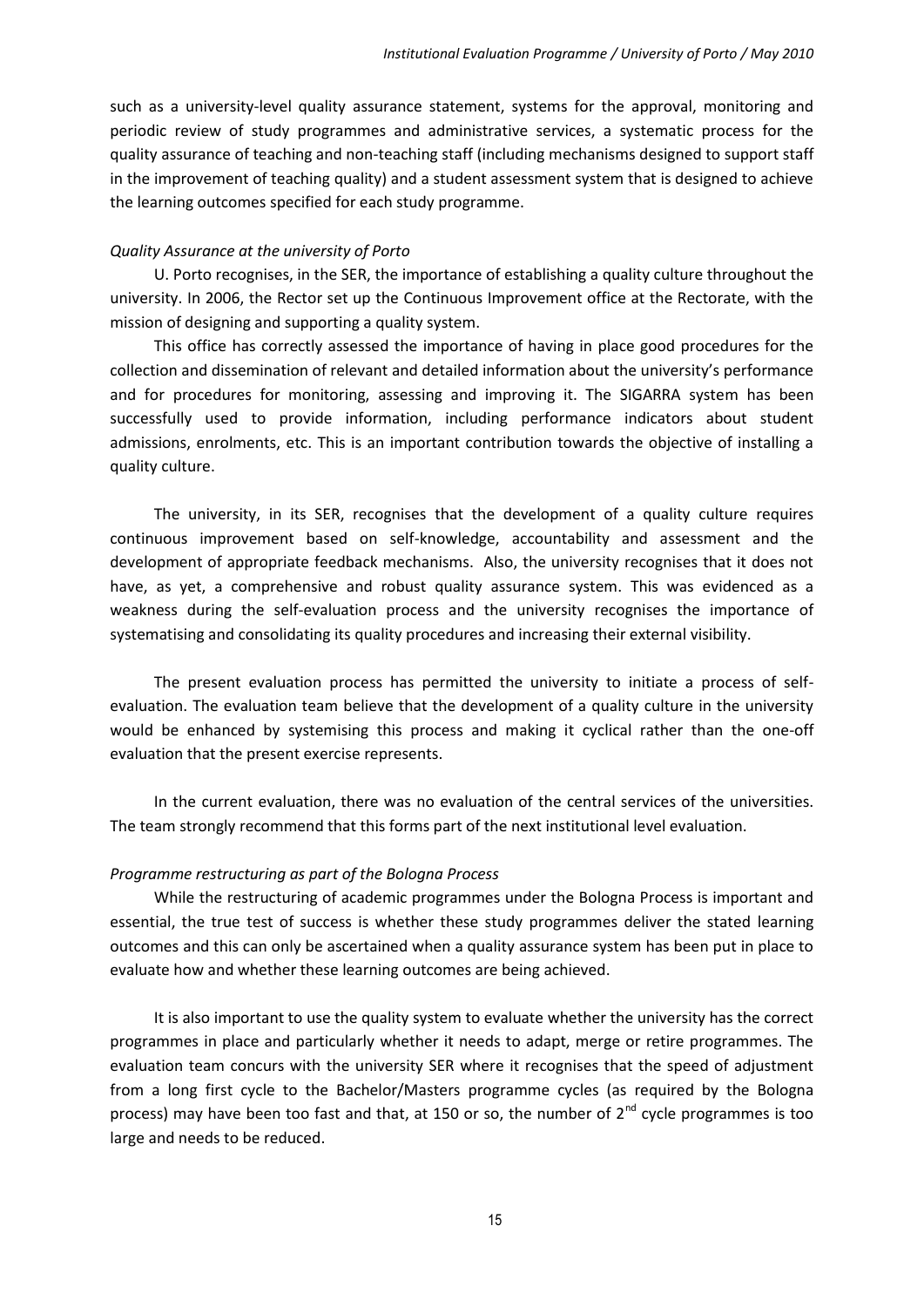During funding crises, it is also important to make strategic decisions to prioritise essential functions and eliminate peripheral activities particularly if they are not profitable. Often these kinds of cuts are very painful. The university must consider its suite of educational programmes and decide if they are all still appropriate and productive. This entails evaluation of the efficiency of all of the university's actions.

#### *Student evaluation*

The SER describes the procedure whereby, within the university, a Programme Director is formally responsible for the monitoring and the assessment of its "own" programme and for the production of a Programme Report each academic year (with the assistance of SIGARRA), which is submitted to the Pedagogic Committee of the relevant Faculty, and finally to the Dean. The ESG recognise the importance of student involvement in quality assurance at institutional level and the evaluation team believe that the student input into curricular review at the university, in particular, should be enhanced.

Students interviewed by the evaluation team did not respond very positively to the current single-mode electronic quality evaluation tool. This is evidenced in the approach that has been taken to programme evaluations by students where it appears that the same evaluation form is used throughout the university, that it is administered electronically through SIGARRA, that the response rate, in many cases, is poor, and that the feedback to students of the response to their evaluations is also poor.

While it is essential that self-evaluation builds upon a quantitative information base, it may be more useful to develop a more customised 'fit for purpose' evaluation system, based on discipline or type (lecture, laboratory) and including in-class administration of evaluation tools, on a selection of modules within programmes rather than trying to evaluate every module every teaching period every year.

It can also be useful to triangulate quality assessments by evaluating student satisfaction with the university as a whole or with the programme as a whole rather than relying on an aggregate of module evaluations for an entire programme.

#### *New Quality Assurance Agency*

The SER also refers to the role envisaged for the new quality assurance Agency for Evaluation and Accreditation of Higher Education (A3ES) in terms of its evaluation and accreditation of the Portuguese higher education institutions and their programmes, which will start its operation in 2009/10.

The ESG, however, clearly state that the primary responsibility for quality assurance (QA) lies with higher education institutions and that the university therefore has the responsibility for the regular monitoring of its own programmes.

There may be a sense, however, that the university could end up relying too much on the external accreditation of programmes by the quality assurance agency and on the quantitative output of SIGARRA and not enough on the taking of responsibility for qualitative self-reflection as a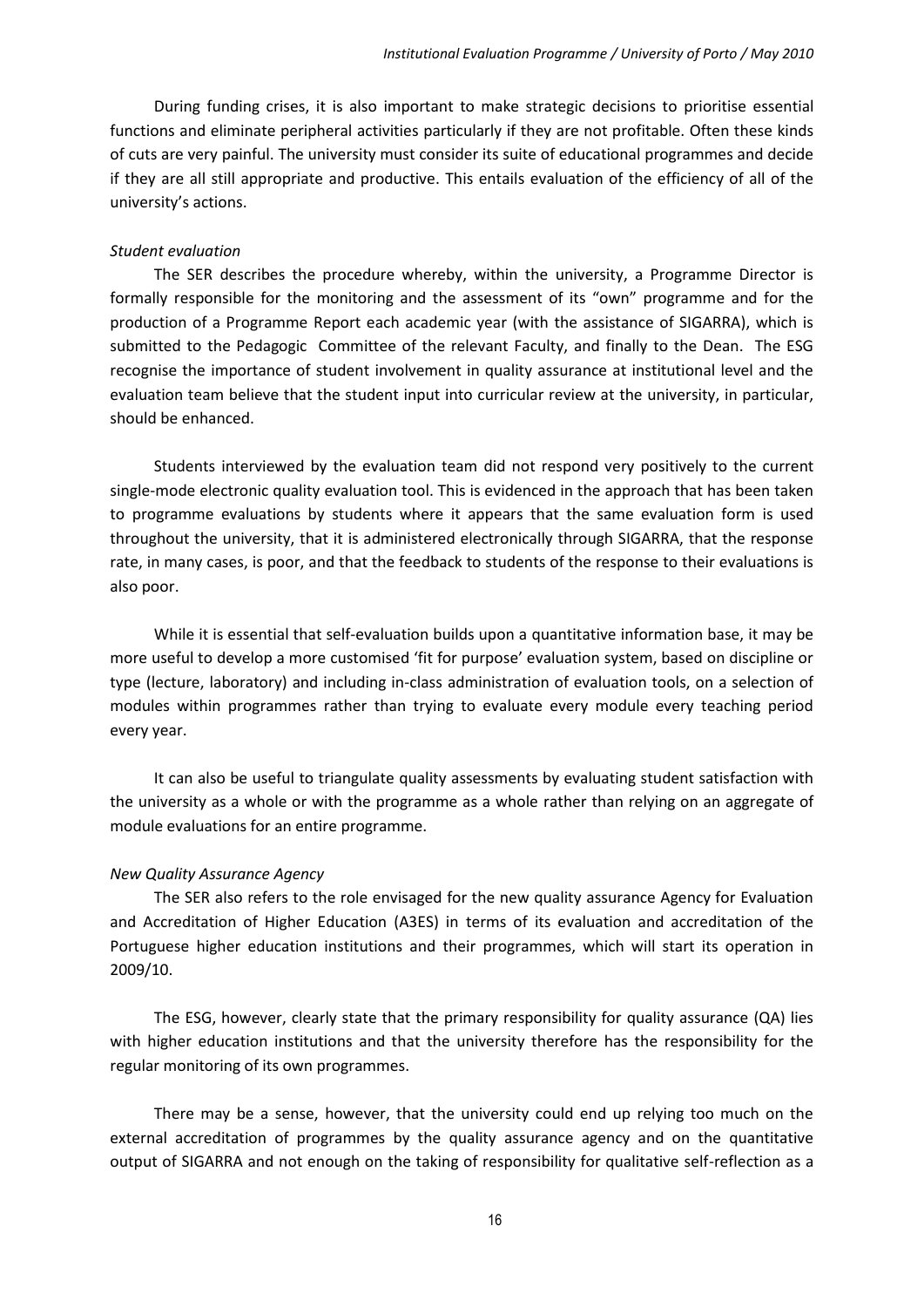quality tool. As the SER recognise, "everyone is responsible for quality, no matter when and where those activities are performed".

#### <span id="page-16-0"></span>**4.3 Teaching staff and teaching load**

#### *Teaching Staff*

An important indicator of quality in a university is the quality assurance of the university's teaching staff. The university pointed out that this evaluation is required as part of the new higher education law. However, as with the previous comments on external programmatic accreditation, over reliance on external factors to evaluate the quality of academic staff is unhealthy. Again, under Part 1 of the ESG, the assurance that academic staff are qualified and competent to teach is a fundamental part of the university's responsibility.

In recent years, the Portuguese pubic administration has introduced a requirement for every public administration employee to be assessed annually. It is intended that the results of this assessment have consequences at the level of the individual in terms of salary and career progression.

The university recognises that the area of human resource management needs to be improved. There are currently no effective mechanisms to recognise and reward merit. Both academic and administrative staff operate within the national system of public administration, with the academic staff being subject to special statutes (EDCU), which are seen as a major obstacle. It is hoped that the amendment of ECDU in 2009 may facilitate a reduction in the endogamy (inbreeding) that was endemic in Portuguese universities. The previous statutes limited the participation of external assessors in boards for academic appointments. Any increase in the freedom of the university to enhance the cadre of its academic staff is strongly endorsed by the evaluation team.

The university hopes that the adoption of the foundation model will allow for a more active academic management policy which will facilitate the hiring of teaching staff. A university's strength is very much determined by the quality of its academic staff.

The evaluation team commend the introduction of a performance management system but, as with the comments on programme evaluation, urge the university itself to take primary responsibility for the management of the performance of its own staff rather than relying on national employment statutes.

## *Teaching Load*

In conversations with the management team and with staff at individual Faculties, the evaluation team formed the impression that staff were overloaded with teaching and consequently so too were students. There did not seem to be a recognition, however, that much of the load was within the control of the academic staff themselves. The less than fulsome adoption in the university of the paradigm shift from teaching to learning envisaged by the Bologna Process may have exacerbated the problem.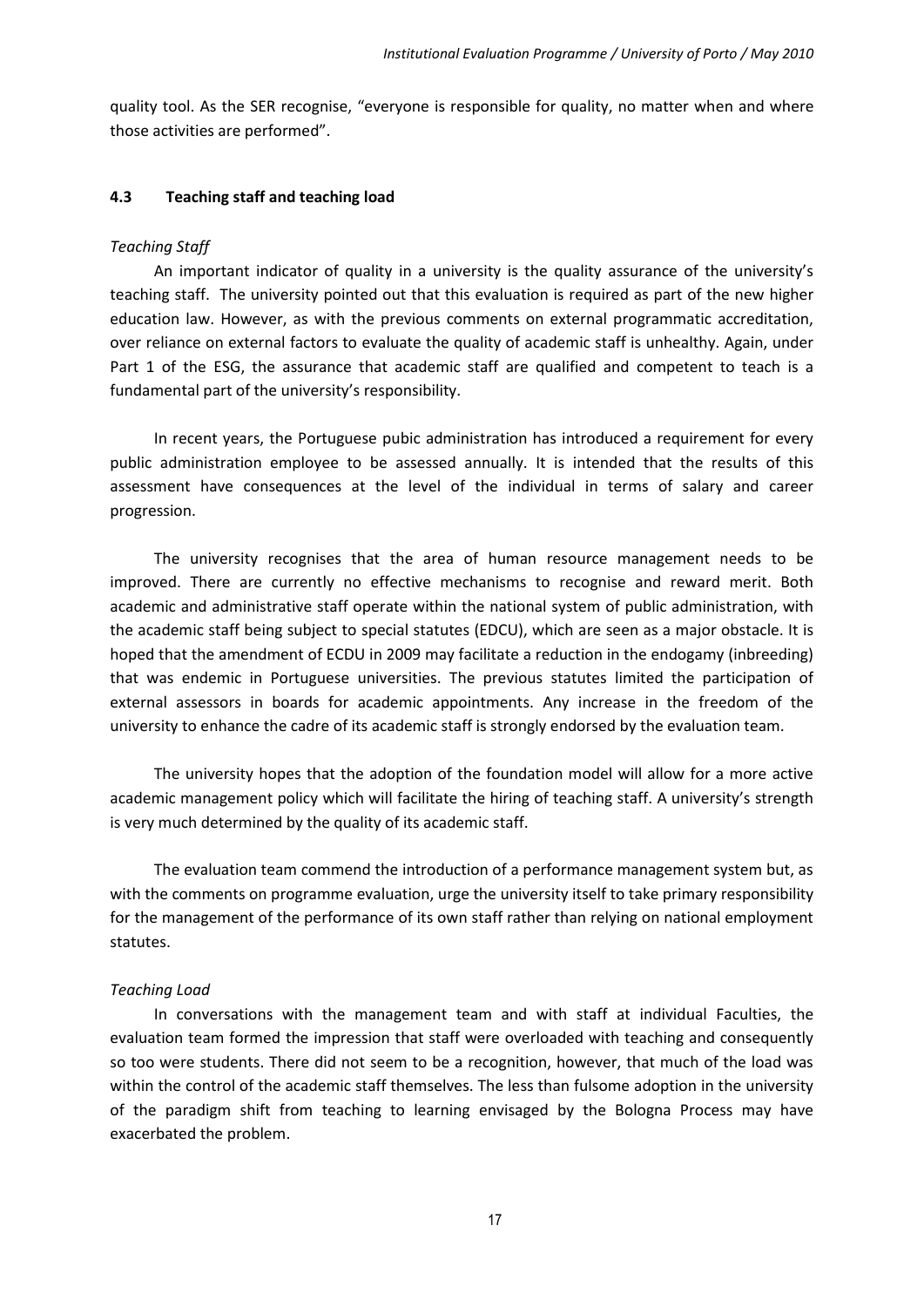The evaluation team encountered a reluctance to utilise the services of Doctoral students, for instance, as teaching assistants or tutors. The team is aware that, in many cases, these students are funded through the Foundation for Science and Technology (FCT) at the Ministry of Science, Technology and Higher Education but believe that it can be useful for doctoral students to assist in teaching as part of their training. This would also relieve the teaching load on academic staff that would then be freed up to pursue research or to contribute to community service.

#### <span id="page-17-0"></span>**4.4 Miscellaneous**

#### *Student Intake*

One important indicator of quality in a university is the quality of its student intake. It is clear that U. Porto has an intake of high-quality students. In keeping with the findings in the SER, most of the students encountered by the evaluation team were satisfied with the experience of U. Porto, would make the choice again to attend the university and would recommend the university to a sibling or friend.

## *Teaching and Learning Centre*

There is currently no special, centralised office for the development of teaching and learning, which is certainly a very necessary part of an organisation and again is one of those university activities where a high degree of expertise is necessary. In the opinion of the evaluation team, therefore, centralisation of these activities with coordinators in the academic units is the best way for advancement in this area*.* Besides the development of the didactic methods, this office could also survey the present situation and especially the results of transfer to the Bologna system by adapting new models for evaluation such as the attainment of learning outcomes*.* 

## *Language Strategy*

A general language strategy for the whole university is needed, although the knowledge and practice of the English language by students and younger academics is excellent, as verified by the evaluation team in several interviews. In this strategy, the university should also present how it intends to teach foreign languages as part of its educational programmes and part of its programme for staff development.

## *Community Service*

The university shows an impressive engagement with the community of Porto. The organisation of the annual Junior University in July and September introduces over 5,000 elementary and secondary school students to the laboratories of U. Porto each year. In addition, there is an annual 4-day Exhibition of Science, teaching and Innovation. The university has also embarked on a European Union-funded project with the local municipality to accelerate the development of broadband services in the Oporto area.

# <span id="page-17-1"></span>**5. RESEARCH, DEVELOPMENT AND ENTREPRENEURSHIP**

## <span id="page-17-2"></span>**5.1 Research**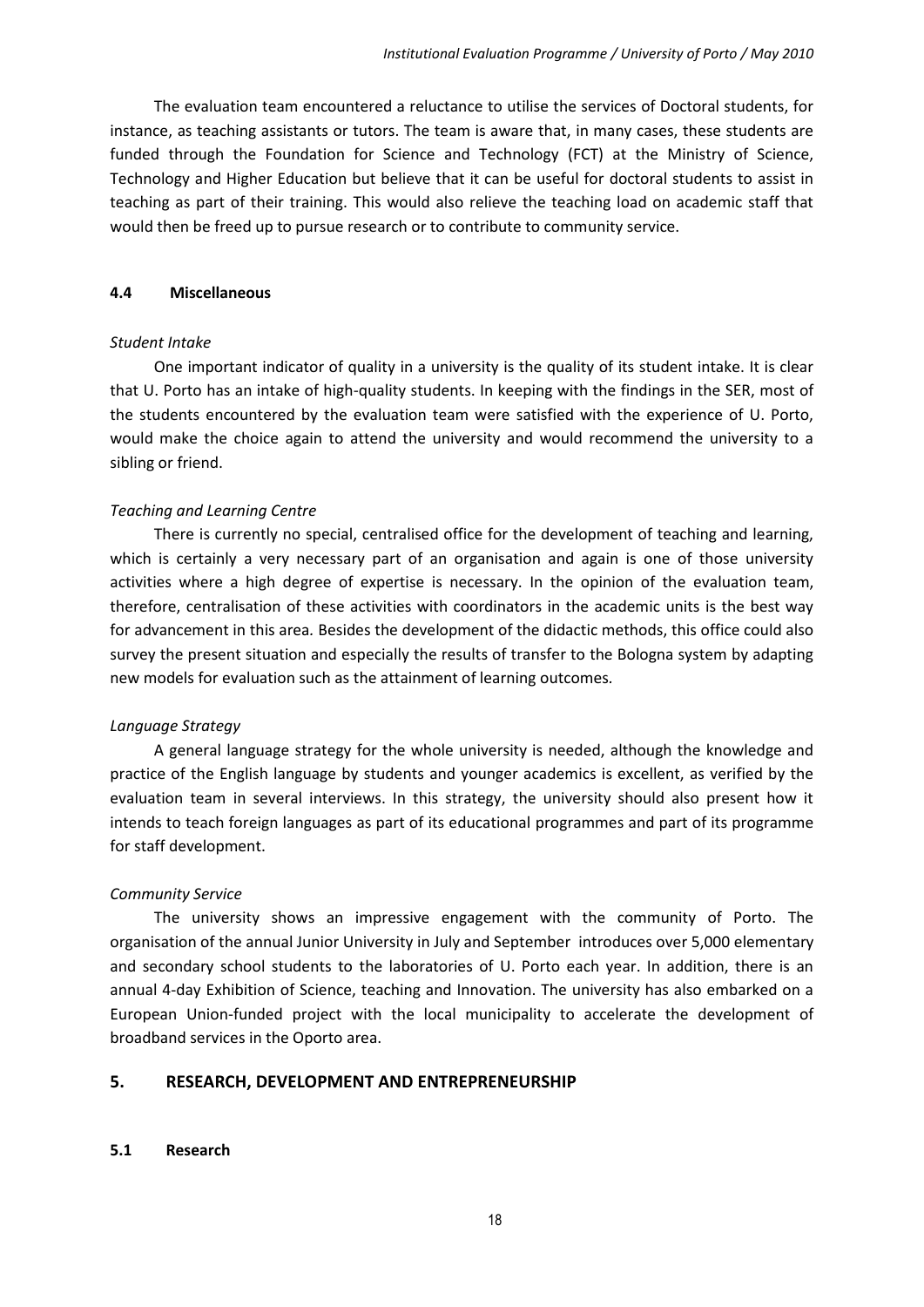Research at the university is undertaken by research teams grouped into Research Units, hosted in the different Faculties/Services of U. Porto, or in autonomous Research Institutes. Some of these Research Institutes are installed on independent premises and are ruled by non-profit entities in which the university, collectively, or through its individual Faculties, is a leading member. In general, the best R&D units are integrated in Associate Laboratories. This type of R&D institution is recognised by the Portuguese government for the implementation of specific objectives of national science and technology policy and benefits from specific funding and regulation to hire researchers.

In June 2006, upon his election, the Rector of the university announced that his vision for U. Porto was to be one of the 100 best European universities by 2011 and in particular identified excellence in research as one of the primary goals of the university.

In 2007, the university published over 1,700 scientific papers indexed in the *Web of Science*, which represented 22% of all the Portuguese scientific papers indexed in that database. The evaluation team believe, therefore, that the university has shown great strength in research and has the capacity to become a "research university".

The Portuguese government (through its Science and Technology funding arm, FCT) operates a cyclical system of research evaluation. Of the 69 units at U. Porto evaluated during the last cycle, 14 were included in associate Laboratories, 8 were classified as excellent, 21 very good, 14 good and 6 fair (with a further 6 under re-evaluation). The status of associate laboratory is awarded by the Ministry to research institutions with the higher classifications in the evaluation process carried out by international panels.

Success in national and international competitive funding markets can be achieved by strategic management inside the university, which means fostering excellence and creating critical mass in the areas where it is possible, taking advantage of all the synergies of disciplines in the university.

#### *Governance and organisation*

The fragmentation of research at the university, with its independent Faculties and Research Institutes has heretofore, resulted in many scientific papers failing to carry the U. Porto name. Thankfully, this trend has been reversed in recent years.

The fragmentation of the university has also led to the situation whereby a part of U.Porto's research and development units are hosted in institutes autonomous from the university, despite a majority of their researchers being U. Porto staff. This autonomy was encouraged in the past because of the inflexibility of the university's structure towards accommodating inter faculty research.

The adoption of the foundation and the new governance model and the introduction of a full economic cost system (with the appropriate allocation of overheads at the central level) will hopefully accelerate the re-integration of the research units back into the university. The evaluation team would encourage this process as it should lead to greater cohesion within the university and should facilitate the development of inter-disciplinary and inter faculty research.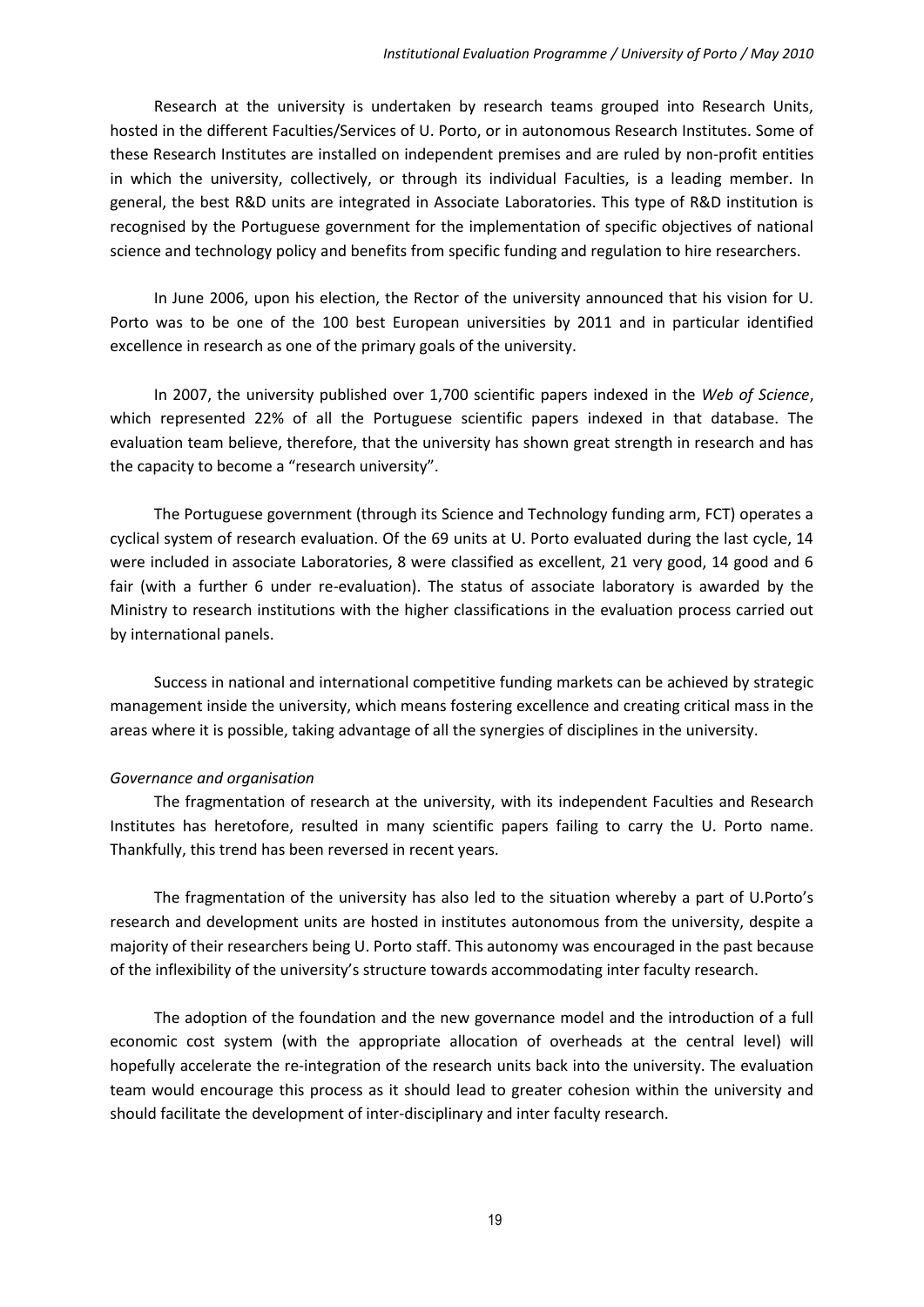The evaluation team heard evidence during its visits of a developing trend of a number of small research units merging into larger ones so as to develop critical mass and the team encourages further progress in this area.

As previously mentioned, the fragmentation of the university and the weakly-developed central services means that there is a difficulty with any central steering of research effort. The evaluation team would encourage the top-slicing of the university budget to allow some central funds for research, which can be distributed by the Rectorate. This could provide important seed money, particularly in respect of young researchers. To maintain quality and equity, it is important that the distribution of any such funding is based on appropriate quality evaluation and therefore a university-level Research Committee should be established to oversee this assessment and distribution.

The fortification of central services would permit the establishment of a Research Support Office which could help to foster collaboration between the academic units by disseminating research information both externally and internally. This type of university-wide office is becoming more and more important. It could help to guide academic units to develop strategies, support external grant application, negotiate contracts, manage donations and fundraising, arrange for intellectual property rights and provide for ethical issues.

## *Research Staff*

The development of human resources is the most important tool in order to attain excellence in research as in all other fields in a university. The evaluation team recommends that the workload of teachers should be differentiated by adjusting the teaching load for strong researchers. A useful, strategic tool is whereby the university could create vacancies that do not carry teaching obligations, which could be given for certain periods, say 3-5 years, for excellent scientists among the academic staff. World-class research often requires full-time or practically full-time research during critical periods.

It is important that the university also has means to encourage scientific excellence at different levels through promotion, prizes, awards etc. Prizes should be given at the university level because then they give a better strategic view and are more fully recognised. The academic units should give more practical support to researchers for travelling expenses etc.

#### <span id="page-19-0"></span>**5.2 Doctoral studies**

PhD education is one of the most important ways to promote university research. In U. Porto, the third cycle is already well-recognised and the university wishes to increase the number of these students.

The evaluation team supports the idea presented in the SER of the establishment of a university-level graduate school in order to improve the quality of doctoral studies, for the advancement of cooperation between different academic units and to promote interdisciplinarity.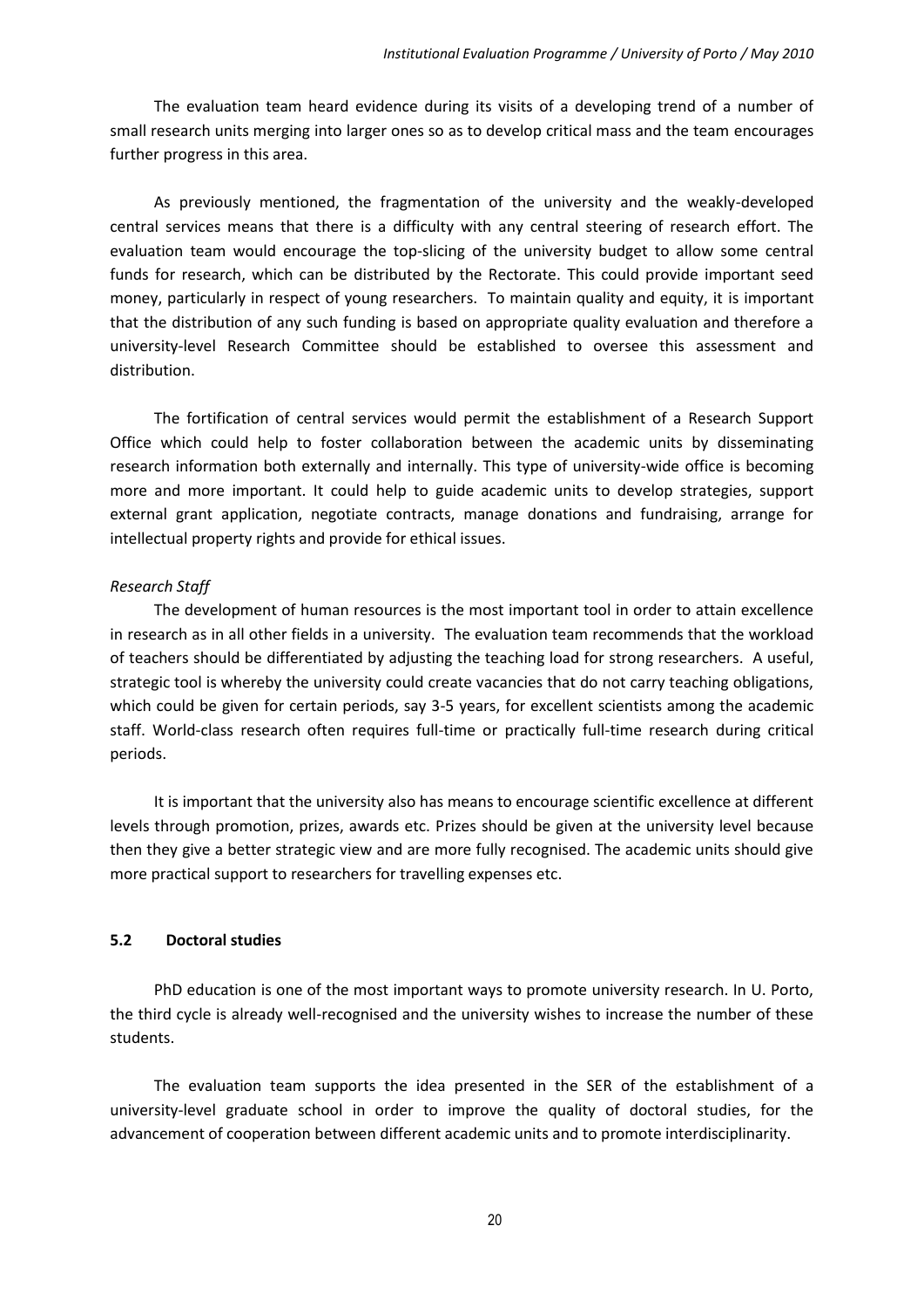The Graduate School could also establish international links and cooperate with graduate schools of other universities, both domestic and international.

The establishment of a Graduate School would also allow the university to introduce some of the features of such schools as adopted elsewhere in Europe. These would include the use of doctoral committees for research in place of the traditional apprentice-master model; the development of transferrable skills, which broadens the PhD student experience and permits doctoral graduates to contribute to the wider workforce outside the higher education system.

The evaluation team also believe that the skills of PhD students could be enhanced by their involvement in undergraduate tutoring, provided this workload is well-monitored and clearly oriented towards career development. If the direct funding of doctoral students by FCT is an issue in this regard, this matter could be pursued through the National Rectors' Conference. The participation of doctoral students in undergraduate tutoring could also facilitate a reduction in the teaching load of academic staff, which could free up time for research and improve access to sabbatical leave.

## <span id="page-20-0"></span>**5.3 Entrepreneurship**

The evaluation team were very impressed by the enthusiasm of the staff that they met who were working in research institutes and spin-off companies in the university science and technology park. The staff running the spin-off companies in the Science and Technology Park stressed the importance and competitive advantages of being located near to the university and universally referred to the university rather than any individual faculty.

In its meeting with the research institute INESC, the team were impressed at the global reach of some of the companies, which could act as role models for entrepreneurs in proving that it is possible to compete globally from a base in Northern Portugal.

Young researchers who have established their R&D companies in the university science park are mostly PhD students or graduates of PhD programmes of U. Porto who are also involved in teaching activities in the university, which means two-way information flow between the university and its science park has already been established. This is an important achievement for the science park.

## <span id="page-20-1"></span>**6. INTERNATIONALISATION**

## <span id="page-20-2"></span>**6.1 Students**

Internationalisation is a strategic goal for the university as stated in the Strategic Plan. In particular, the university has set a target of 10% foreign students to be achieved by the university's centenary in 2011. The university is already well-advanced towards this target with 8.1% of the student body coming from outside Portugal in 2008/2009. Indeed, the university is among the top 40 in terms of in-coming mobility of Erasmus students and among the top 50 in out-going mobility.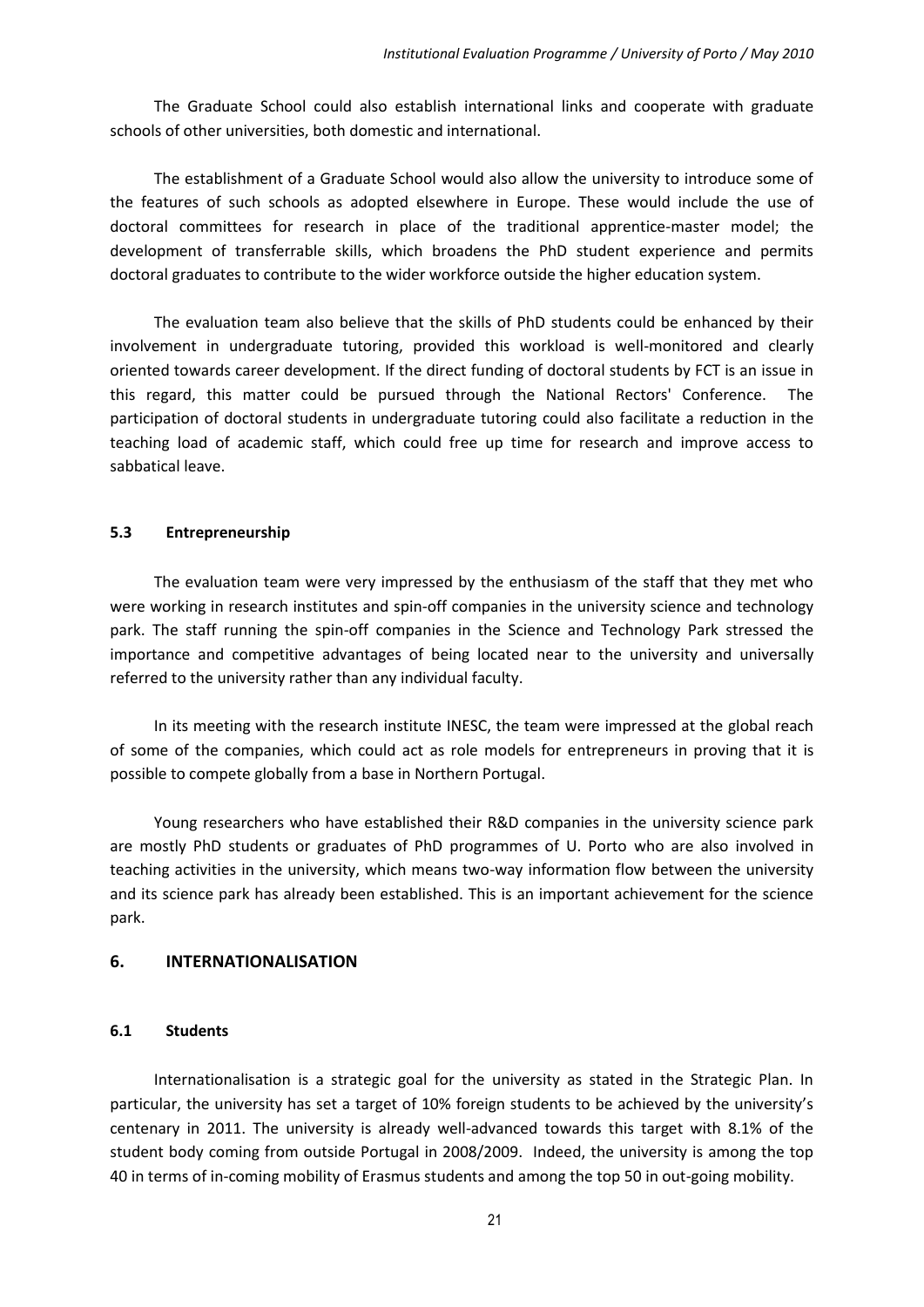Internationalisation is stated as a core mission of the university with special attention to Portuguese-speaking (Lusophone) countries. Internationalisation should be coordinated at the Rectorate level as this kind of centralisation is necessary today, because many European mobility programmes are now so complicated that successful handling of them requires special competencies.

For international mobility, the language used in teaching is an important tool. Of course, the Portuguese language is spoken in many countries other than Portugal and thus many of the university's undergraduate and postgraduate foreign students come from Portuguese or Spanishspeaking countries. However, the blended teaching of English (the principal language of research) in mainstream programmes is necessary if the university wishes to increase the number of incoming students from outside of the Lusophone countries.

The university is already teaching some first cycle programmes through English. In addition to increasing the attractiveness of the university to foreign students, this is also, of course, important for Portuguese students and the general proficiency of U. Porto's students (and academic and administrative staff) in the English language was well-proven during the two visits. Also the teaching of Portuguese for non-native speakers is important for exchange students.

Mobility is encouraged if the recognition of credit received abroad is easily facilitated and the evaluation team was pleased to learn from students that the university is operating good practices in this regard.

In meeting with a cross-section of international doctoral students, the team was surprised to hear that it was not possible for some students to access English-language classes in another faculty, if such classes were not provided in the student's home faculty. The provision of a central university international office should enable such problems to be overcome.

#### <span id="page-21-0"></span>**6.2 Staff**

In terms of the mobility of academic staff, a total of 87 persons from 64 higher education institutions (representing 16 European countries) came to the university in 2007/08. The university has also met with some success in European programmes whereby in 2008, 6 of the university's 16 application to such programmes were successful.

Although not specifically commented on in the university SER, the evaluation team would recommend an increasing use of overseas sabbaticals for academic staff. This can facilitate the later recruitment of overseas staff from overseas institutions to teach or give seminars at the university. The team commended the practice whereby staff who had pursued doctoral or post-doctoral research abroad maintained relationships with their alma mater (including some of the world's most prestigious universities) through the invitation of professors for seminar series or short courses. An increase in sabbatical leave could be facilitated by reviewing the teaching load of academic staff.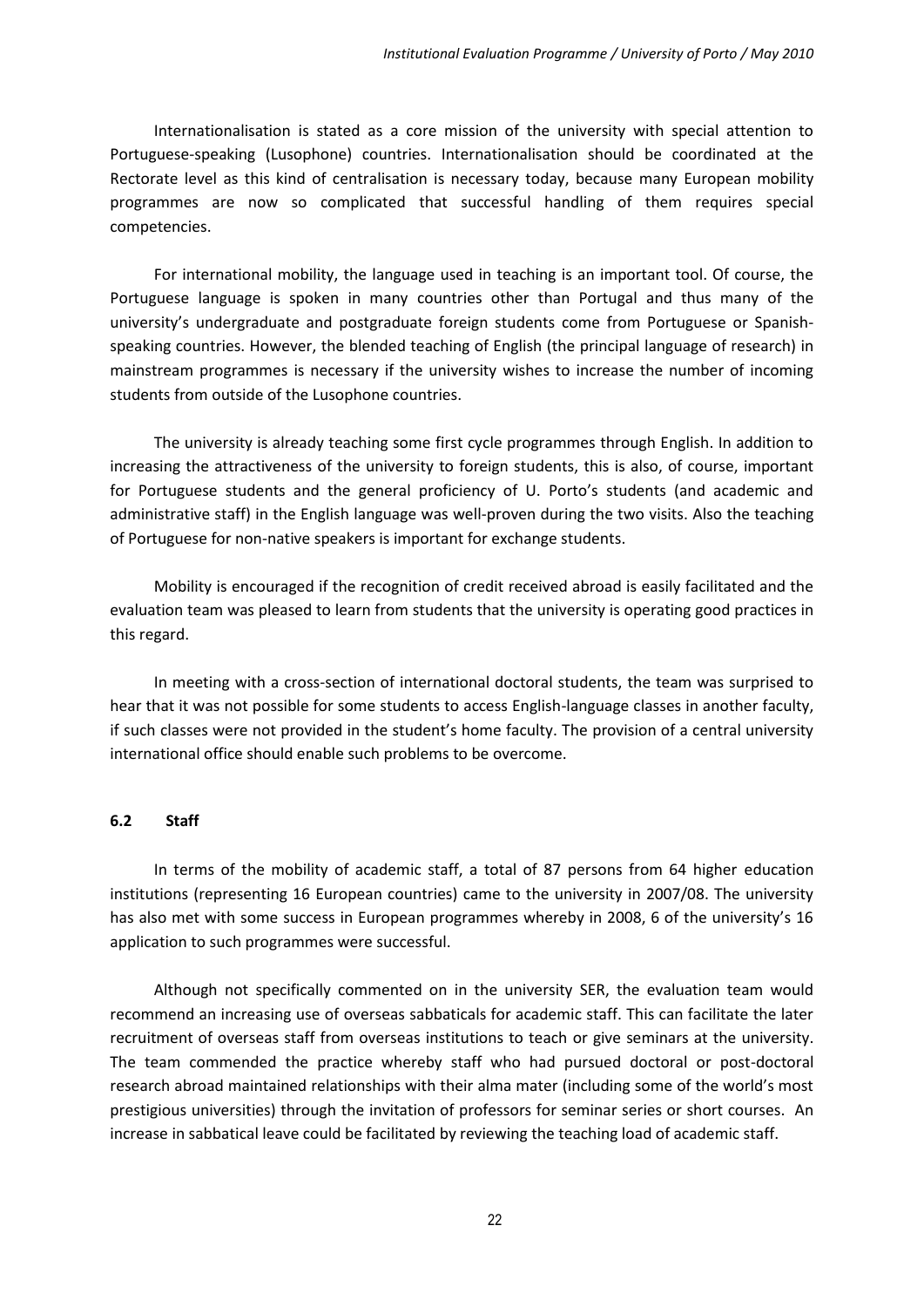# <span id="page-22-0"></span>**7. RECOMMENDATIONS**

# *In terms of strategic planning:*

- The university should elaborate a series of action plans, derived from the core strategic statement, in a prioritised format.
- The plans should be developed at Faculty level and should then be collated and an overarching university strategic plan constructed.
- The academic should adapt their own plans according to the university-level strategic plan.

# *In terms of governance:*

- The university should make use of the new Foundation model to create, fuse or extinguish organic units, as appropriate.
- The university should make use of the new Foundation model to integrate the interfacing research institutes back into the university as organic units.
- The work plan and the minutes of the meetings of the General Council should be actively disseminated to the university community.
- The balance between the governance and management roles of the General Council, the Rector, the Faculties and Institutes needs to be constantly reinforced to the staff of the university.
- The university needs a commitment to transparency and campus-wide information flow so as to overcome any fears of creeping centralisation and loss of autonomy.

# *In terms of the relationship between central and local governance:*

- The spending of resources on overlapping and duplicated operations in different parts of the university does not represent prudent financial management and should be eliminated.
- The university should develop central services in fields such as internationalisation, Bologna affairs, new learning methods, research support issues, entrepreneurship and innovation transfer and fund raising.
- The university needs to develop better external and internal information and communications systems at the level of the Rectorate, with the support of coordinating persons acting at Faculty level.
- It is important that all publications emanating from the university contain the University of Porto name.
- The university should proceed with the establishment of a university-level Doctoral School.

# *In terms of information and communication technology (ICT):*

- The limited number of staff working in SIGARRA needs to be reviewed for this important campus-wide function.
- The use of in-house ICT solutions such as SIGARRA needs to be properly risk-assessed and managed.

# *In terms of financial management:*

• In the development of the university strategy there must be some special resources allocated for use by the Rector.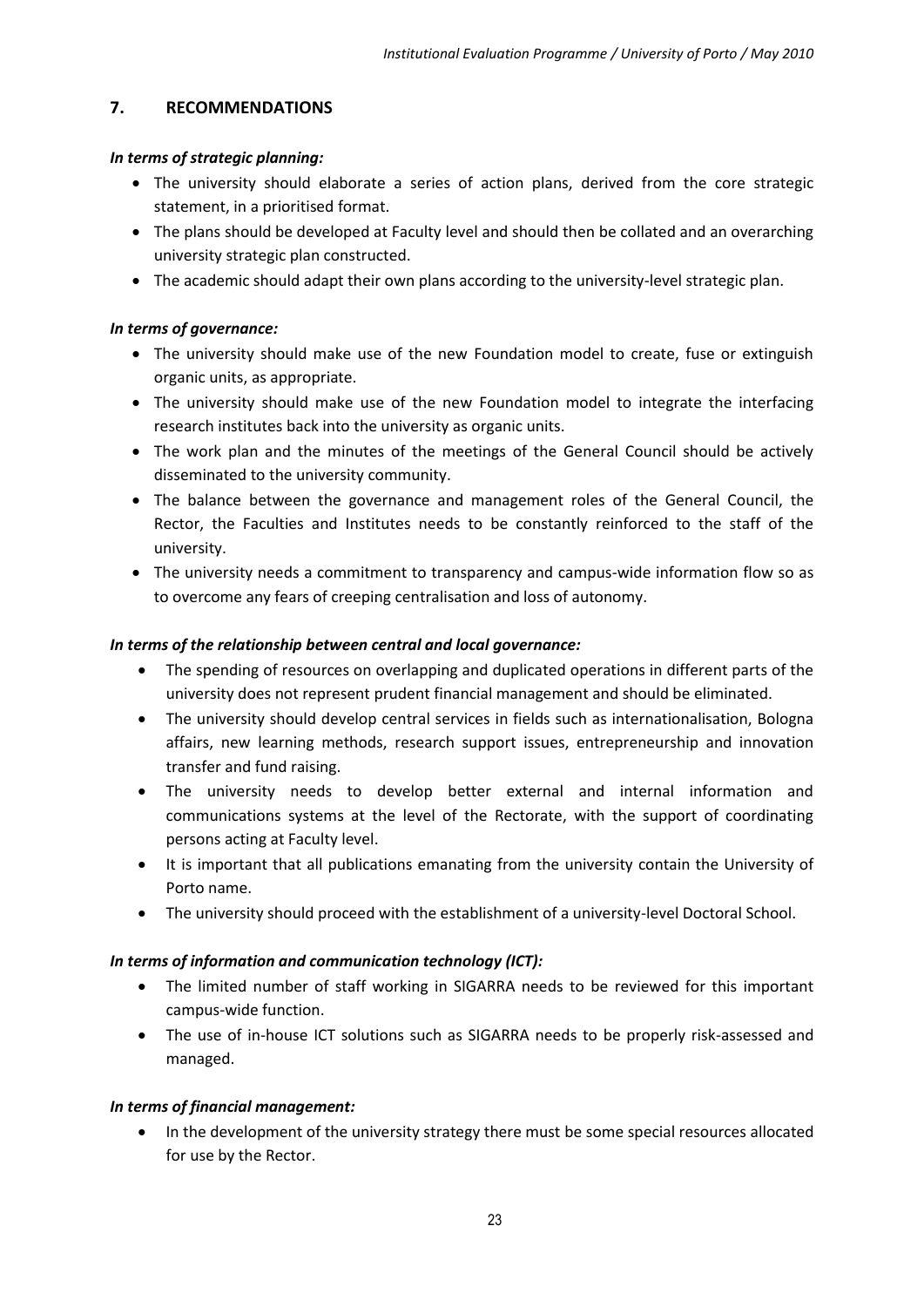- These strategic funds have to be top-sliced from the global university budget and as overheads from the non-governmental revenues.
- They should be allocated by the Rector in a transparent manner consistent with the university strategic plan.

# *In terms of the development of human resources management:*

- The development of human resources should be strengthened through the use of a university-wide policy, which requires special expertise and arrangements at the level of the Rectorate.
- The university should pay attention to work-life balance issues and actively encourage female academics to apply for promotion in order to increase female representation at the senior academic grades.
- The level of academic qualification and professionalisation of the administrative and academic support staff should be increased.

# *In terms of quality assurance:*

- In keeping with the European Standards and Guidelines for Quality Assurance, the university should outline and document its quality assurance system.
- This system should contain a university-level quality assurance statement, systems for the approval, monitoring and periodic reviews of study programmes and administrative services, a systematic process for the quality assurance of teaching and non-teaching staff and a student assessment system that is designed to achieve the learning outcomes specified for each study programme.
- The university must consider its suite of education programmes and decide if they are all still appropriate and productive.
- In particular, the university should review the number of  $2^{nd}$  cycle programmes which, at 150 or so, is too large.
- The university should make further efforts at moving from an input-based, curricular system led by the teacher to an outcomes-based system focussed on the needs of the learner, as required by the Bologna process.
- The university should systematise its process of self-evaluation and make it cyclical rather than the on-off exercise provided by this evaluation.
- The university should ensure that an evaluation of central services forms part of the next self-evaluation process.

# *In terms of student evaluations:*

- The university needs to develop a more customised 'fit-for–purpose' evaluation system, based on discipline or mode (lecture/laboratory) including in-class administration of evaluation tools.
- The university should consider triangulating assessment by evaluating student satisfaction with the university as a whole or with the study programme as a whole rather than relying solely on an aggregate of module evaluations.
- Students should have a greater formal input into curricular review at the programme level.

# *In terms of the evaluation of teaching staff and teaching load:*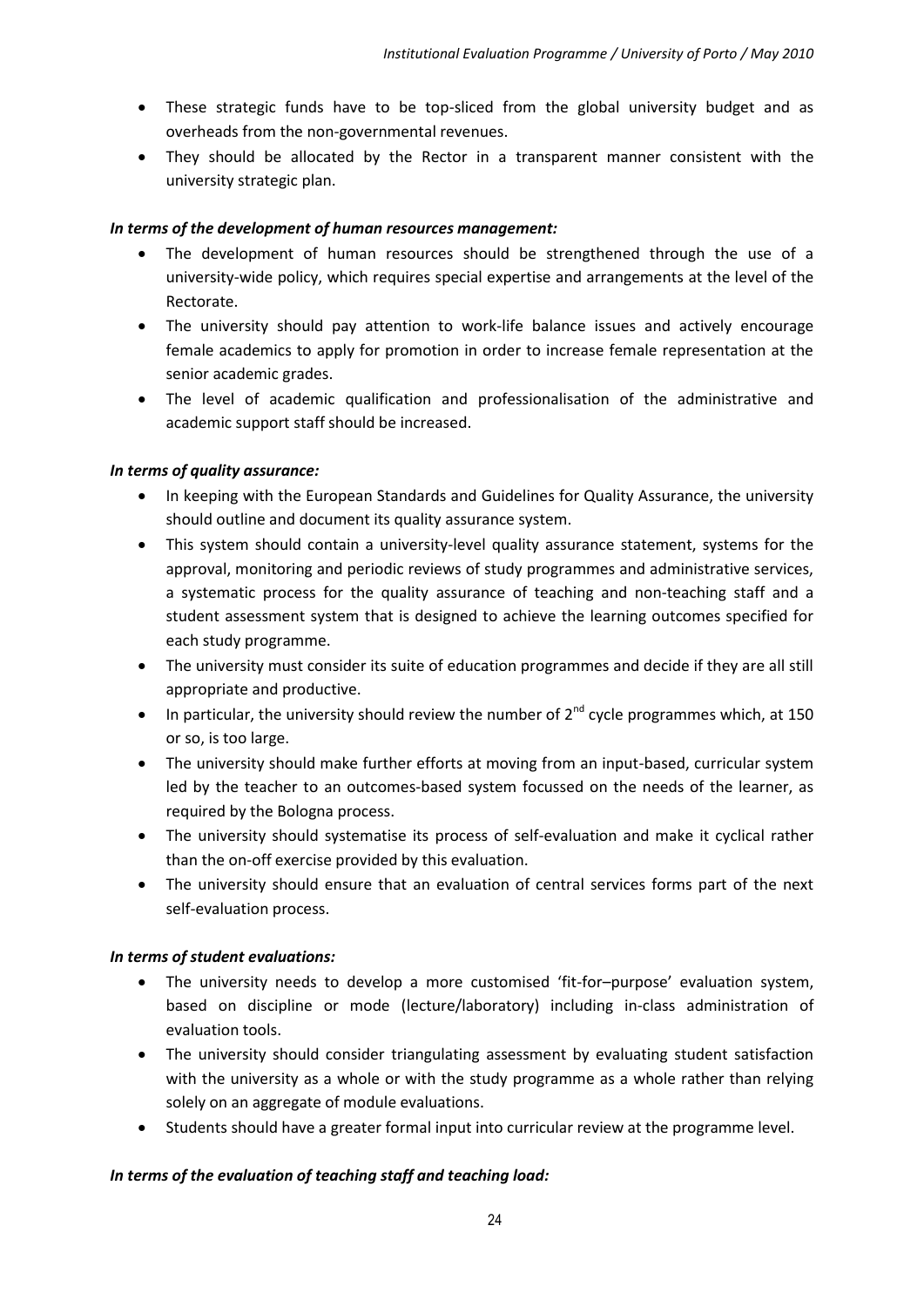- It is important that the university develops its own performance monitoring of staff rather than relying solely on the higher education law as a means of doing so.
- The university needs to review the teaching load of staff in general, as the level of formal contact time seems to be excessive.
- The use of doctoral students as tutors as part of their training should be explored.

# *In terms of other matters:*

- The university should consider the establishment of a special, centralised office for the development of teaching and learning.
- The university should develop a general language strategy for the whole university and should also present how it intends to teach foreign languages as part of its educational programmes and part of its programme for staff development.

# *In terms of research:*

- If the Research institutes are re-integrated into the university following the adoption of the Foundation model, the university should insist on the appropriate allocation of overheads at the central level.
- The merging of small research units into larger ones with critical mass is to be encouraged.
- The university should top-slice the budget to allow some central funds for research, which can be distributed by the Rectorate.
- Any such funding should be based on appropriate quality evaluation and a university-level Research Committee should be established to oversee this assessment.
- The fortification of central services will permit the establishment of a Research Support Office which could help to foster collaboration between the academic units by disseminating research information both externally and internally.
- The workload of academic staff should be differentiated by adjusting the teaching load for strong researchers.
- The university should develop means to encourage scientific excellence through prizes and awards. These should be given at the central level so that they are more fully recognised.

# *In terms of doctoral studies:*

- The establishment of a university-level graduate school should advance cooperation between Faculties and promote interdisciplinarity.
- This doctoral school should establish links and cooperate with the graduate schools of other universities, both domestic and international.
- The university should adopt the use of doctoral committees for research in place of the traditional apprentice-master system.
- The university should ensure that doctoral students develop transferrable skills, which broaden the PhD experience.
- The university should ensure that the skills of PhD students are enhanced by their involvement in undergraduate tutoring.

# *In terms of internationalisation:*

Internationalisation should be coordinated at the level of the Rectorate.